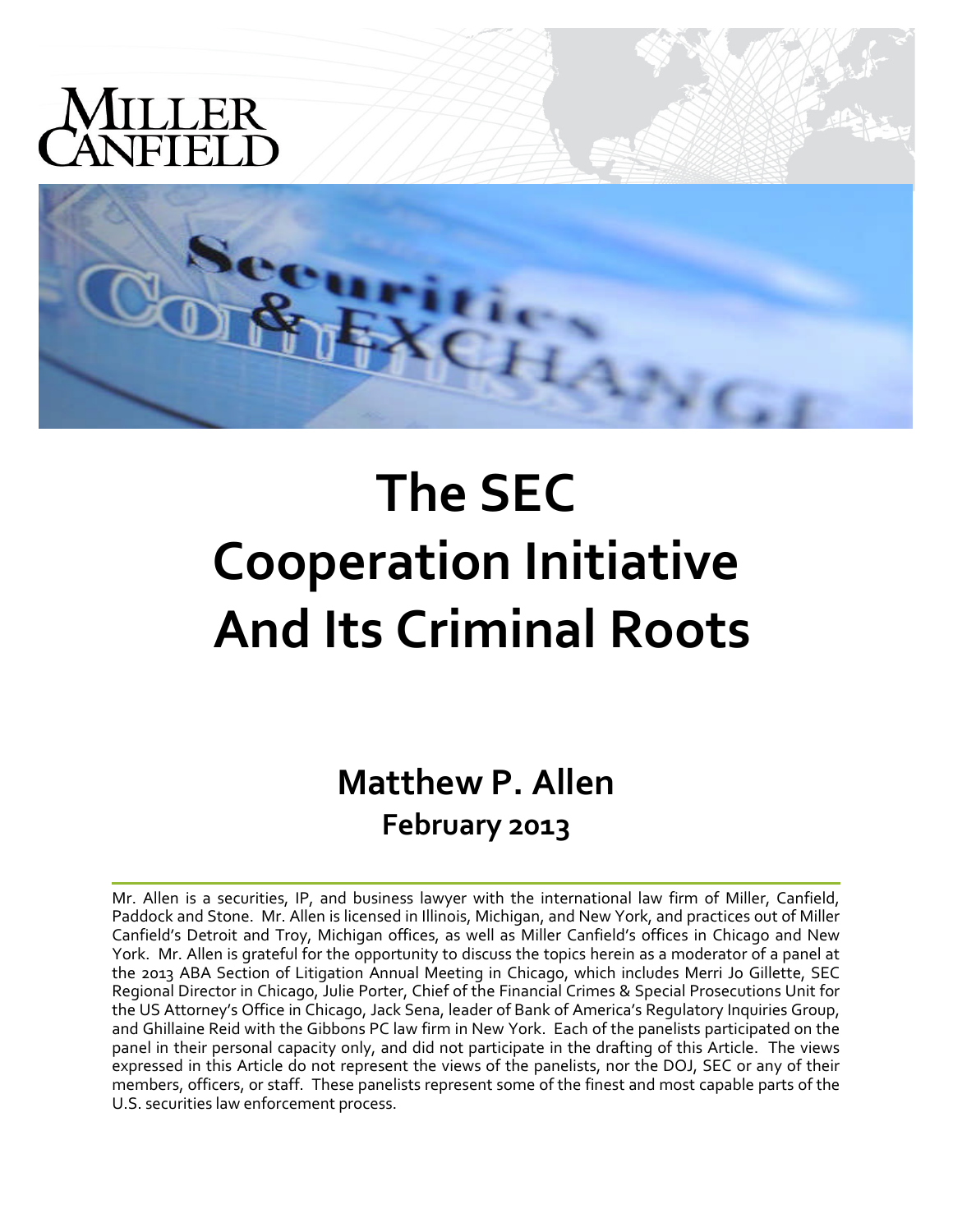## **TABLE OF CONTENTS**

## **Page**

| I.      |                 |                                                                                                                                                           |  |  |  |  |
|---------|-----------------|-----------------------------------------------------------------------------------------------------------------------------------------------------------|--|--|--|--|
|         | A.              |                                                                                                                                                           |  |  |  |  |
|         | <b>B.</b>       | Examples of Parallel Proceedings and Charging and Sentencing Decisions<br>- Individuals, Companies, and Subsidiaries and the Great Debate About           |  |  |  |  |
|         |                 | 1.                                                                                                                                                        |  |  |  |  |
|         |                 | 2.                                                                                                                                                        |  |  |  |  |
|         |                 | 3.                                                                                                                                                        |  |  |  |  |
|         | $\mathcal{C}$ . | When and How to Seek a Stay of Parallel Civil Proceedings 11                                                                                              |  |  |  |  |
| $\Pi$ . |                 | Use of Non-Prosecution and Deferred Prosecution Agreements by the SEC  13                                                                                 |  |  |  |  |
|         | A.              |                                                                                                                                                           |  |  |  |  |
|         | <b>B.</b>       |                                                                                                                                                           |  |  |  |  |
| III.    |                 |                                                                                                                                                           |  |  |  |  |
|         | A.              |                                                                                                                                                           |  |  |  |  |
|         | <b>B.</b>       |                                                                                                                                                           |  |  |  |  |
|         | $\mathcal{C}$ . |                                                                                                                                                           |  |  |  |  |
|         | D.              | Non-Exclusive Factors Considered by the DOJ to Determine "Public<br>Interest" Requirement for Statutory Use Immunity Under 18 USC 6003 19                 |  |  |  |  |
| IV.     |                 | Fifth Amendment Privilege Against Self-Incrimination and the Attorney Client<br>Privilege — Complications Arising from the SEC Cooperation Initiative 19  |  |  |  |  |
|         | A.              |                                                                                                                                                           |  |  |  |  |
|         | <b>B.</b>       | Attorney Client Privilege in the Context of Internal Investigations, Parallel<br>Proceedings, and the SEC Cooperation Initiative — Issues to Consider  22 |  |  |  |  |
| V.      |                 |                                                                                                                                                           |  |  |  |  |
|         | A.              |                                                                                                                                                           |  |  |  |  |
|         | <b>B.</b>       |                                                                                                                                                           |  |  |  |  |
|         | $\mathcal{C}$ . |                                                                                                                                                           |  |  |  |  |
|         |                 |                                                                                                                                                           |  |  |  |  |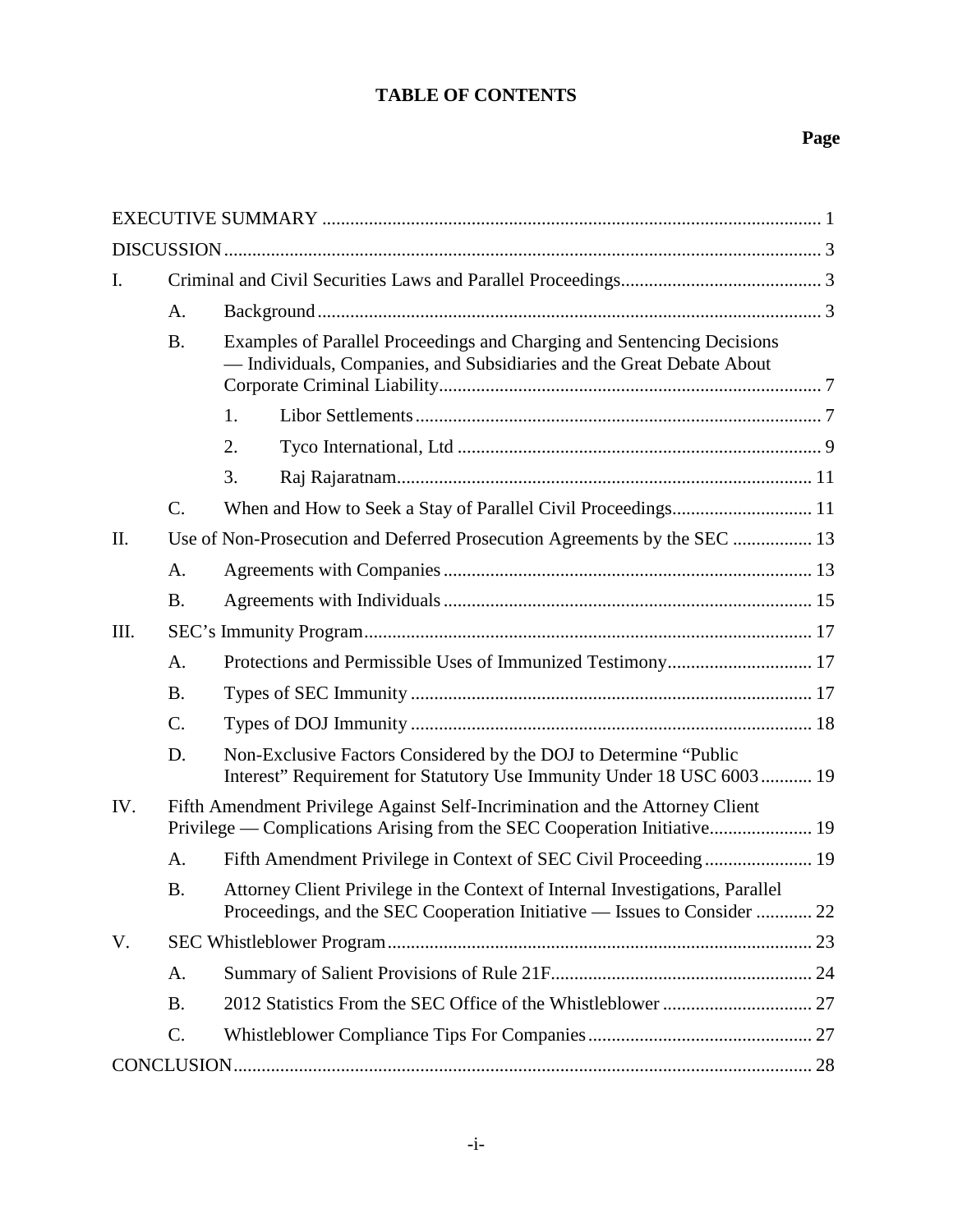#### **EXECUTIVE SUMMARY**

After Lehman Brothers, Bernie Madoff, and the mortgage-backed securities meltdown of 2008, Dodd-Frank and the public have charged the U.S. Securities & Exchange Commission ("SEC" or "Commission") with doing its part to help prevent another financial and economic catastrophe by regulating with more authority various securities products and industries. From money market funds, to private equity funds, to foreign private issuers, the SEC has stepped up its efforts to effectively examine, investigate, and charge securities violations that it views as endangering investors. However, it appears the Commission's budget has not kept up with the increased scope of its duties.<sup>1</sup> So the Commission must be effective and judicious with its resources, which has resulted in a reorganization of the SEC's divisions and reporting structure, enactment and implementation of new examination and investigation procedures and protocols, and increased cooperation with settling defendants and other state, federal, and international regulators and authorities.

One of the primary tools developed by the SEC to carry out the increased scope of its duties, with the relatively modest budget provided to do so, is the creation of the SEC's Cooperation Initiative in 2010. One of the goals of the Cooperation Initiative is to facilitate and reward timely and quality assistance that permits "the SEC to conserve its investigative resources" by learning about complex schemes more quickly and achieving quick and successful resolutions to enforcement actions.<sup>2</sup>

One of the SEC's goals in crafting its Cooperation Initiative was to mold it in the image of criminal cooperation tools employed by the U.S. Department of Justice ("DOJ"). Indeed, when introducing the SEC's Cooperation Initiative in 2010, then SEC Enforcement Division Chief and former federal prosecutor Robert Khuzami stated that the heavy reliance on the DOJ tools and format would "dovetail more nicely" with the DOJ cooperation tools.<sup>3</sup> In 2013, President Obama nominated as SEC Chairman the former U.S. Attorney for the Southern District of New York, Mary Jo White, which some see as "portending increased policing of Wall Street."<sup>4</sup> It appears that the "criminalization" of the SEC's policies and procedures is continuing.

Some SEC cooperation tools expressly adopt by reference historically criminal DOJ tools. For example, the SEC's new immunity tools permit the SEC, with prior approval from "the US Attorney General," to seek a court order of immunity for a witness — which will compel the witness to testify if he asserts his Fifth Amendment right against self-incrimination in

<sup>1</sup> *See, e.g.,* Sarah N. Lynch, *SEC Chairman to Request Budget Boost As Sequestration Looms*, REUTERS, Feb. 13, 2013.

<sup>2</sup> *See, e.g.,* SEC Enforcement Manual, §6.1.1. *See also In re AXA Rosenberg*, SEC Lit. Release No. 22298 (Mar. 9, 2012) (first ever SEC cooperation agreement with an individual applying the SEC's new guidelines for individual cooperation, set forth in section 6.1.1 of the SEC Enforcement Manual).

<sup>3</sup> *See SEC, DOJ Use of NPAs, DPAs, to Become More Uniform Over Time, Khuzami Says*, SEC. REG. & LAW RPT (BNA) (Nov. 19, 2012).

<sup>4</sup> *SEC Nominee Signals Shift: Obama Taps Ex. Prosecutor Mary Jo White, Portending Increased Policing of Wall Street*, WALL ST. J., Jan. 25, 2013 at A1.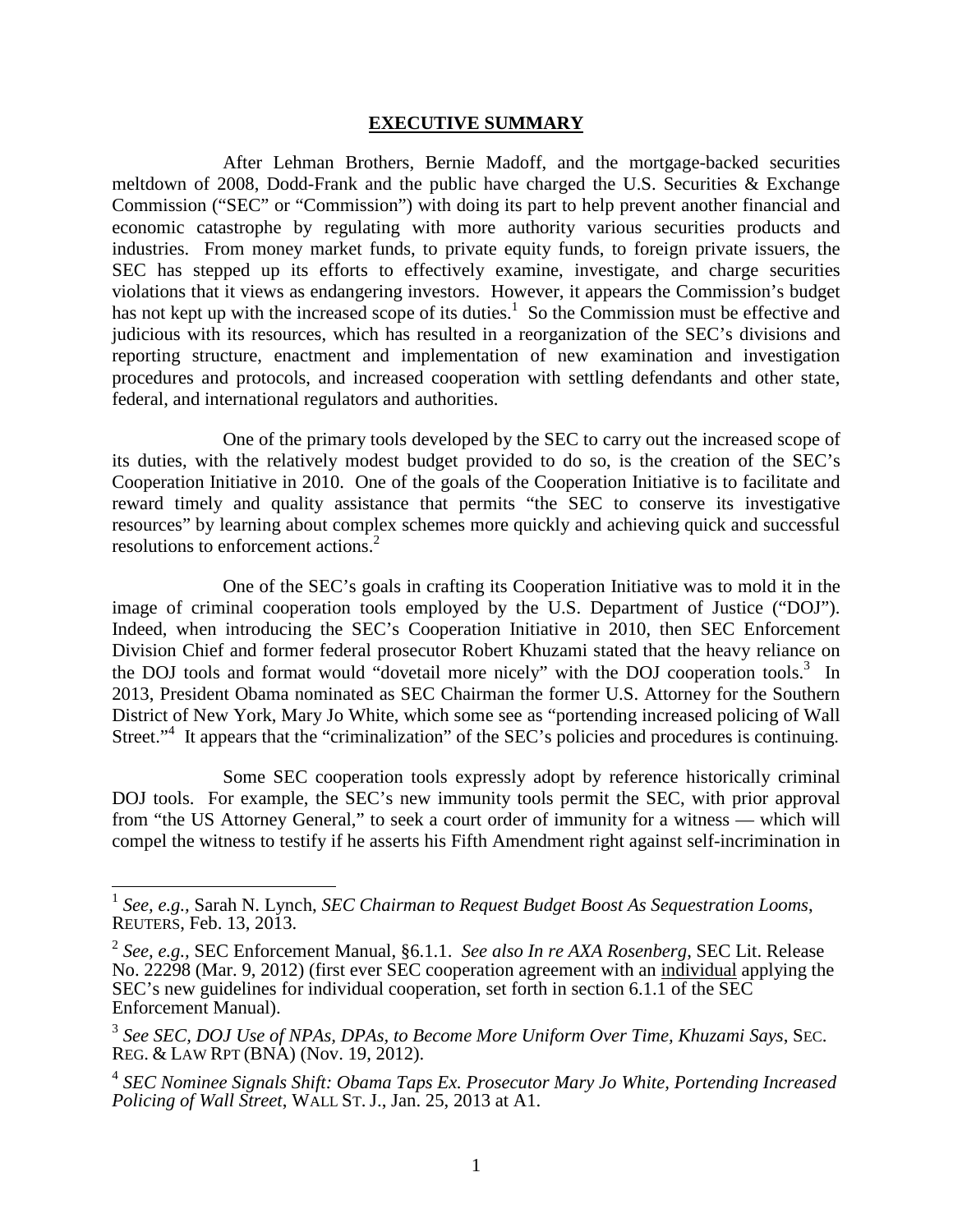SEC enforcement actions.<sup>5</sup> Therefore, lawyers representing SEC defendants or witnesses should understand, among other things:

- the differences between and among statutory (or "formal") immunity, letter (or "informal" or "pocket") immunity, use immunity, derivative use immunity, and transactional immunity, which are not covered in detail in the SEC Enforcement Manual
- how these various types of immunity affect the burdens of proof for the DOJ, SEC, and other regulators
- how these various types of immunity affect their client's civil and criminal liability
- how proffer agreements are affected by, or affect, immunity agreements
- the difference between and among oral proffers, written proffers, and client interviews
- how to handle proffer sessions and agreements with the SEC and DOJ, or both
- whether, when, and how to propose a reverse proffer, and to which agency
- whether, when, and how to submit a Wells response or white paper, especially in light of the new timing requirements Dodd-Frank imposes on the SEC
- how constitutional and attorney-client privileges are affected when defendants or witnesses subject themselves to the cooperation tools of the DOJ or SEC
- whether target company employees involuntarily participated in proffers or interviews in a foreign jurisdiction that does not recognize the direct equivalent of the US Fifth Amendment privilege against self-incrimination, and how that potentially "poisonous fruit" affects the use of that evidence by US prosecutors

The movement by the SEC towards increased use of historically criminal tools indicates an increased emphasis on the SEC's "mission" to "work cooperatively with criminal authorities, to share information, and to coordinate their investigations with parallel criminal investigations when appropriate."<sup>6</sup>

Securities practitioners should have a working understanding of the SEC cooperation tools, and the DOJ cooperation tools that are incorporated by reference into the SEC Cooperation Initiative. This Article summarizes some of the salient portions of the SEC Cooperation Initiative and some of the issues that may arise upon its continued implementation.

Part I of this Article provides a high-level overview of how and why the securities laws are subject to both civil and criminal enforcement, sometimes at the same time, and some of the salient differences between civil and criminal investigations, law, procedure, and remedies. Part II of the Article explores the parameters, terms, and the SEC's use of Deferred Prosecution Agreements ("DPAs") and Non-Prosecution Agreements ("NPAs") in its Cooperation Initiative. Part III discusses the SEC's new immunity program and rules, as well as the DOJ immunity rules and procedures which will be used to carry out SEC requests for immunity. Part IV discusses how the Fifth Amendment and attorney-client privileges of a witness or defendant may be

<sup>5</sup> *See* SEC Enforcement Manual, § 6.2.5.

<sup>6</sup> SEC Enforcement Manual, § 5.2.1.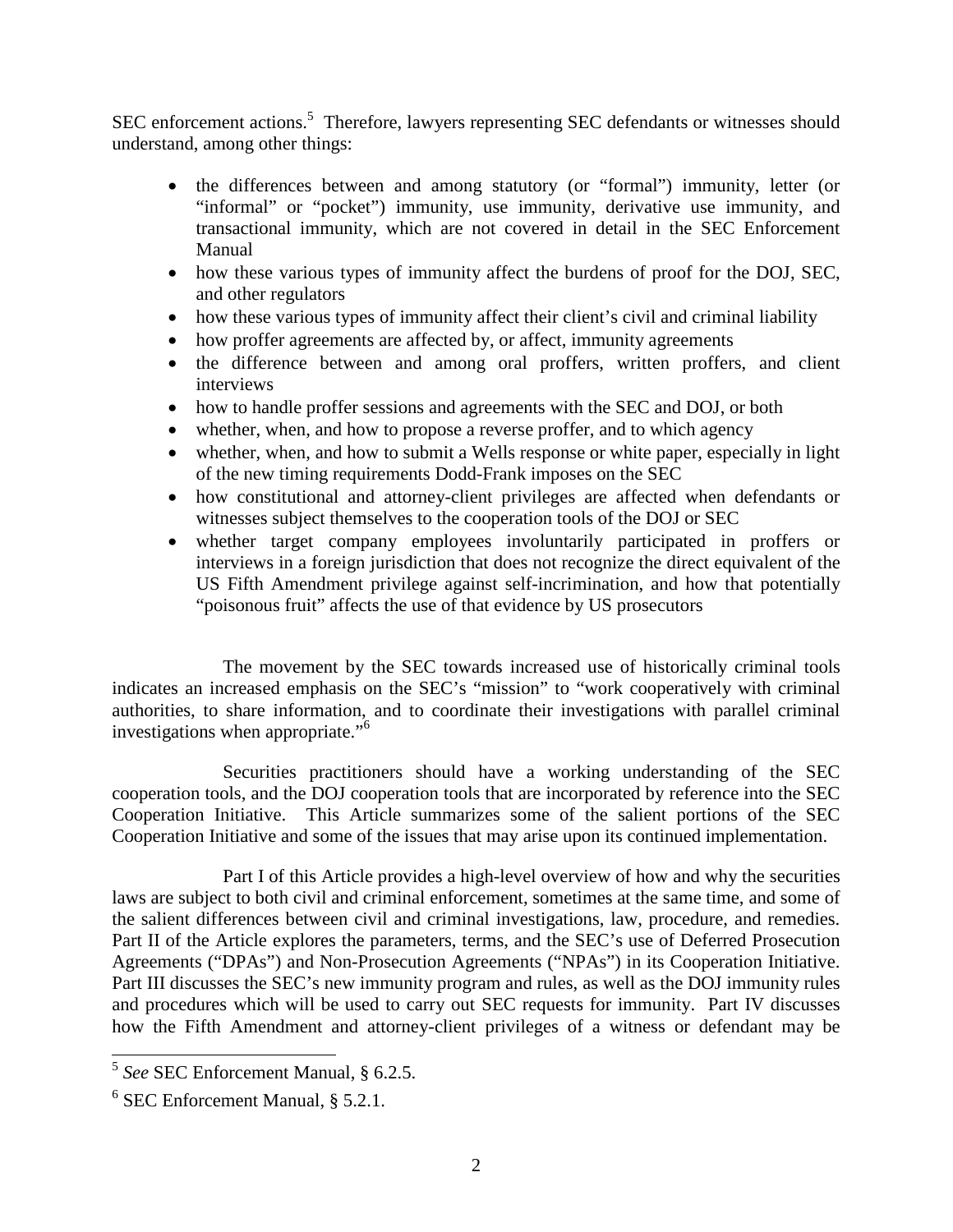affected by some of the SEC's cooperation tools. Finally, Part V provides an overview of the SEC's new whistleblower rule and how the new SEC whistleblower program may affect the SEC's Cooperation Initiative.

#### **DISCUSSION**

#### **I. Criminal and Civil Securities Laws and Parallel Proceedings**

#### **A. Background**

To be criminally liable under the securities laws, a defendant must "willfully" violate them.<sup>7</sup> But what makes a violation "willful"? And why do criminal authorities prosecute some "willful" violations but not others? And what is the difference between civil and criminal securities law, investigations, procedures, and remedies? The nominee for SEC Chair, Mary Jo White, has been credited with the following cautionary advice: "What you should not do is fail to distinguish between what is actually criminal and what is just mistaken behavior.  $\ldots$ <sup>8</sup>. While there are not hard answers to some of these questions, certain parameters and guiding principles can be observed. For example, while the SEC staff will usually provide the general response referenced in section 5.2.1 of the SEC Enforcement Manual to an inquiry about the existence of parallel criminal investigations or proceedings, some indicia that sometimes indicate that a pending criminal investigation is more likely include, among other things:

- Significant losses
- High profile or public matter
- Compelling facts of fraud
- Whether the subject matter of investigation is a "National Priority Matter"<sup>9</sup> or other government or regulatory priority
- Sympathetic or vulnerable victims, and/or an unsympathetic defendant
- Government wants to send a message of deterrence
- Grand jury subpoenas have been served on parties related to the SEC case or matter under inquiry
- Presence of FBI special agents or Assistant US Attorneys at interviews or proffer sessions

Courts have ruled that it is constitutional for the SEC and DOJ to separately or simultaneously pursue civil and criminal charges for the same violation of the securities laws, with the courts there to monitor and remedy any "substantial prejudice" that may result from these parallel proceedings:

<sup>7</sup> *See* 15 USC 78ff (criminal provision of the Securities Exchange Act of 1934); 15 USC 77x (criminal provision of the Securities Act of 1933).

<sup>8</sup> Scott Patterson, *A Market-Cop Image May Be Challenged: SEC Nominee's Views on Corporate Indictments, Whistleblowers May Draw Questions at Her Confirmation Hearings*, WALL ST. J., Jan 31, 2013 at C3.

<sup>9</sup> *See* SEC Enforcement Manual, § 2.1.1.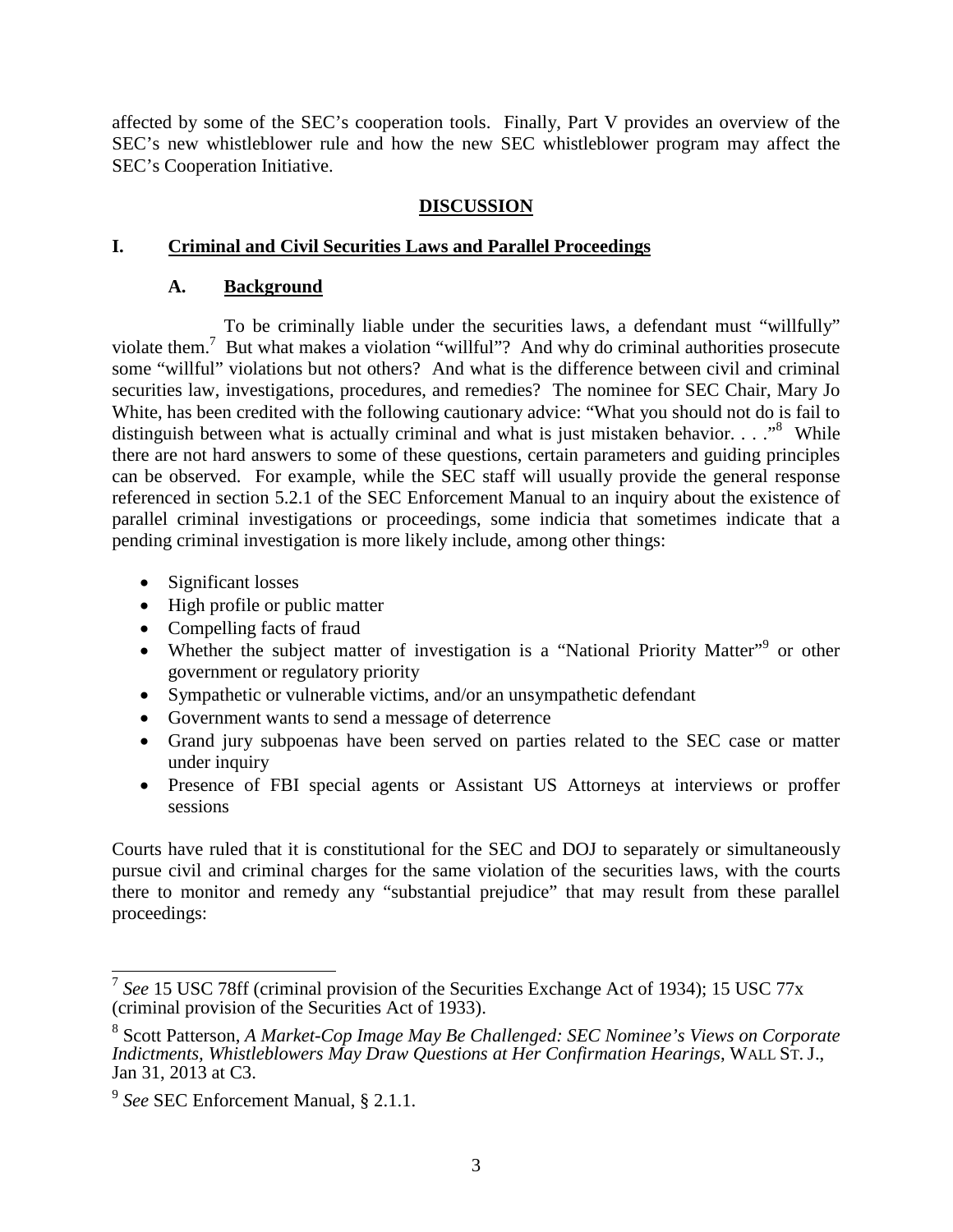The civil and regulatory laws of the United States frequently overlap with the criminal laws, creating the possibility of parallel civil and criminal proceedings, either successive or simultaneous. In the absence of substantial prejudice to the rights of the parties involved, such parallel proceedings are unobjectionable under our jurisprudence. As long ago as 1912 the Supreme Court . . . held that the government could initiate such proceedings either "simultaneously or successively," with discretion in the courts to prevent injury in particular cases. . . Effective enforcement of the securities laws requires that the SEC and Justice be able to investigate possible violations simultaneously.<sup>10</sup>

However, the SEC and DOJ may not improperly "commingle" or merge their respective parallel investigations.<sup>11</sup> The SEC Enforcement Manual sets forth the general authority and procedures under which the SEC may share information with other foreign and domestic law enforcement and regulatory authorities, including a section dedicated to "Parallel Investigations."<sup>12</sup>

Generally speaking, US criminal laws exist as a punitive measure to punish and stigmatize actions and conduct US society views as especially menacing to society as a whole. US civil laws generally protect legal rights and compensate economic victims of the offending conduct. Criminal laws look at the subjective *mens rea* (or guilty mind) of the defendant, while civil laws are primarily interested in objective, businesslike liability.<sup>13</sup>

<sup>10</sup> *SEC v Dresser Indus.*, 628 F2d 1368, 1374, 1377 (DC Cir 1980) (en banc) (citing *Standard Sanitary Mfg v. United States*, 226 US 20, 52 (1912)).

<sup>11</sup> *See, e.g, US v. Scrushy*, 366 F Supp 2d 1134 (ND Ala. 2005) (holding that the "civil action and criminal investigation improperly merged" when: (1) the SEC changed defendant's deposition locations in the civil action at the request of the DOJ to accommodate the DOJ's jurisdiction over a false statement prosecution from the deposition; (2) the SEC agreed to the DOJ's request that the SEC refrain from asking certain questions at defendant's deposition so as not to reveal the subjects of the criminal investigations; (3) the SEC participated in interviews of witnesses in the criminal case).

<sup>12</sup> *See* SEC Enforcement Manual, §§ 5.1 – 5.6.5.

<sup>&</sup>lt;sup>13</sup> See generally Thomas C. Newkirk, Associate Director, Division of Enforcement, SEC, The Advantages of a Dual System: Parallel Streams of Civil and Criminal Enforcement of the US Securities Laws, Speech at the 16th International Symposium on Economic Crime, Jesus College, Cambridge, England (Sept. 19, 1998) ("Newkirk Speech").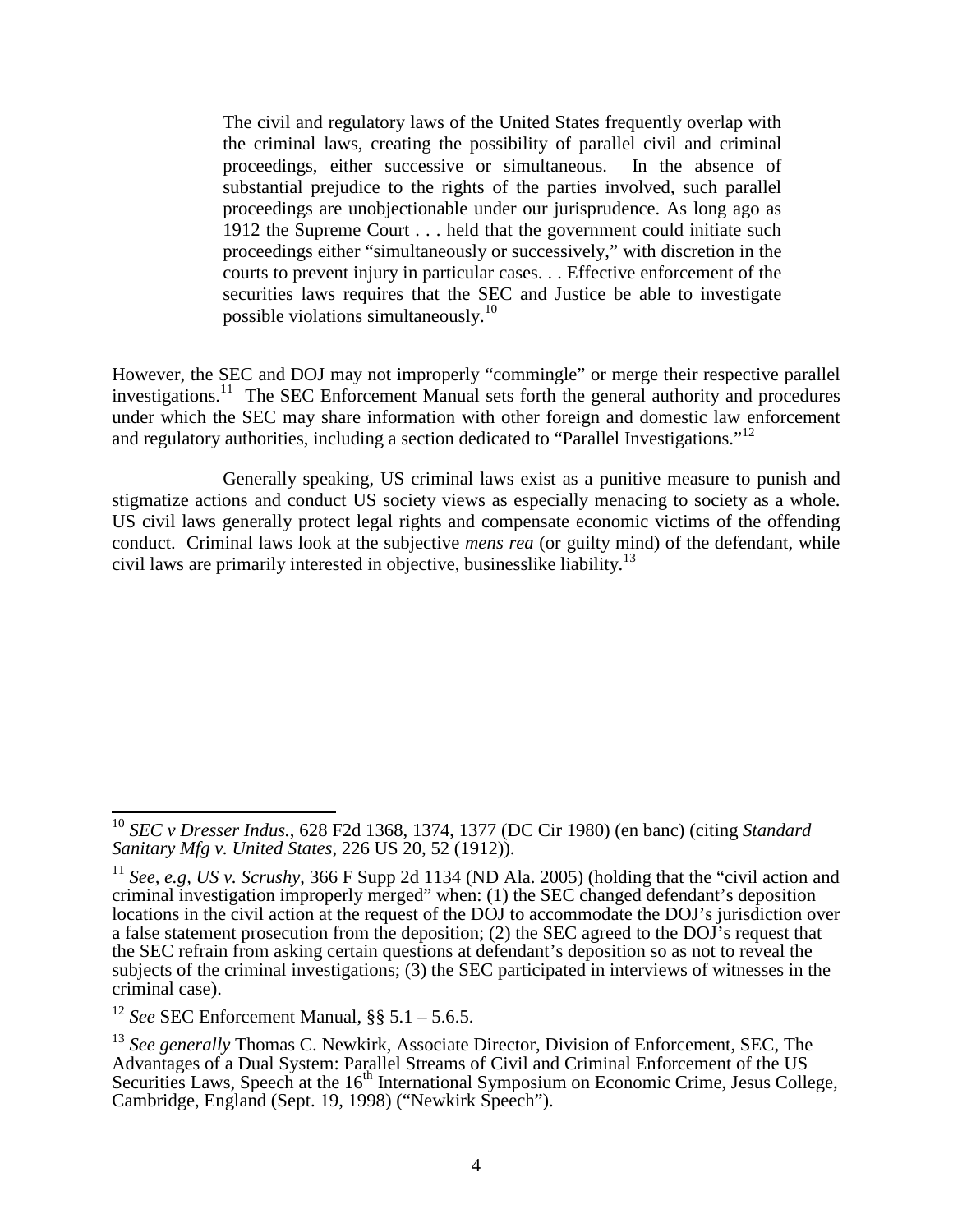Some differences between criminal and civil **investigations** of the securities laws

include:

| <b>Criminal</b>                                                                                                                                                                                                                                                                                                                                                                 | <b>Civil</b>                                                                                                                                                                                                                                                                                                                                                                                                                                                                                                                                                                                                                                       |  |  |
|---------------------------------------------------------------------------------------------------------------------------------------------------------------------------------------------------------------------------------------------------------------------------------------------------------------------------------------------------------------------------------|----------------------------------------------------------------------------------------------------------------------------------------------------------------------------------------------------------------------------------------------------------------------------------------------------------------------------------------------------------------------------------------------------------------------------------------------------------------------------------------------------------------------------------------------------------------------------------------------------------------------------------------------------|--|--|
| Greater police powers to investigate:<br>right to search & seize<br>conduct undercover operations<br>intercept electronic and telephonic<br>communications<br>pay informants<br>interrogate and subpoena witnesses<br>before a grand jury<br>grant immunity to compel testimony<br>otherwise protected by the<br>Fifth<br>Amendment privilege against<br>self-<br>incrimination | More limited investigatory powers:<br>Privacy Act requires civil agency to<br>identify itself before and explain the<br>purpose of its inquiry<br>SEC can issue subpoenas to compel<br>$\bullet$<br>testimony or documents upon issuance<br>of a Formal Order of Investigation<br>SEC cannot itself grant immunity to<br>$\sigma$ f<br>assertion<br>Fifth<br>overcome<br>Amendment privilege (but as of 2010<br>SEC can make immunity requests to<br>the DOJ)<br>SEC can use adverse inference of a<br>witness's assertion of Fifth Amendment<br>SEC can use its supervisory powers to<br>inspect and examine anyone in the<br>securities industry |  |  |
| Federal criminal investigative agencies include<br>the DOJ, US Attorney offices, Federal Bureau<br>of Investigation (FBI), Internal Revenue<br>Service (IRS), Postal Inspector, among others                                                                                                                                                                                    | Federal civil investigative agencies include the<br>Commodities<br>SEC,<br><b>Futures</b><br>Trading<br>Commission (CFTC), the Financial Industry<br>Regulatory Authority (FINRA), the Municipal<br>Securities Regulatory Board (MSRB), New<br>York Stock Exchange (NYSE), NASDAQ,<br>among others.                                                                                                                                                                                                                                                                                                                                                |  |  |

Some differences between criminal and civil **procedure** in securities cases include:

| <b>Criminal</b>                                                                                                                           |                | <b>Civil</b>                                                                                                                                                                     |
|-------------------------------------------------------------------------------------------------------------------------------------------|----------------|----------------------------------------------------------------------------------------------------------------------------------------------------------------------------------|
| • Limited discovery for defendants under                                                                                                  | $\bullet$      | Broad discovery for defendants under                                                                                                                                             |
| <b>Federal Rules of Criminal Procedure</b>                                                                                                |                | <b>Federal Rules of Civil Procedure</b>                                                                                                                                          |
| Fifth Amendment privilege cannot be used<br>against a criminal defendant as an adverse<br>inference<br>Government must prove each offense | $\bullet$<br>٠ | Fifth Amendment privilege can be used<br>against civil defendant as an adverse<br>inference<br>SEC generally only required to prove<br>claims by a preponderance of the evidence |
| beyond a reasonable doubt                                                                                                                 |                |                                                                                                                                                                                  |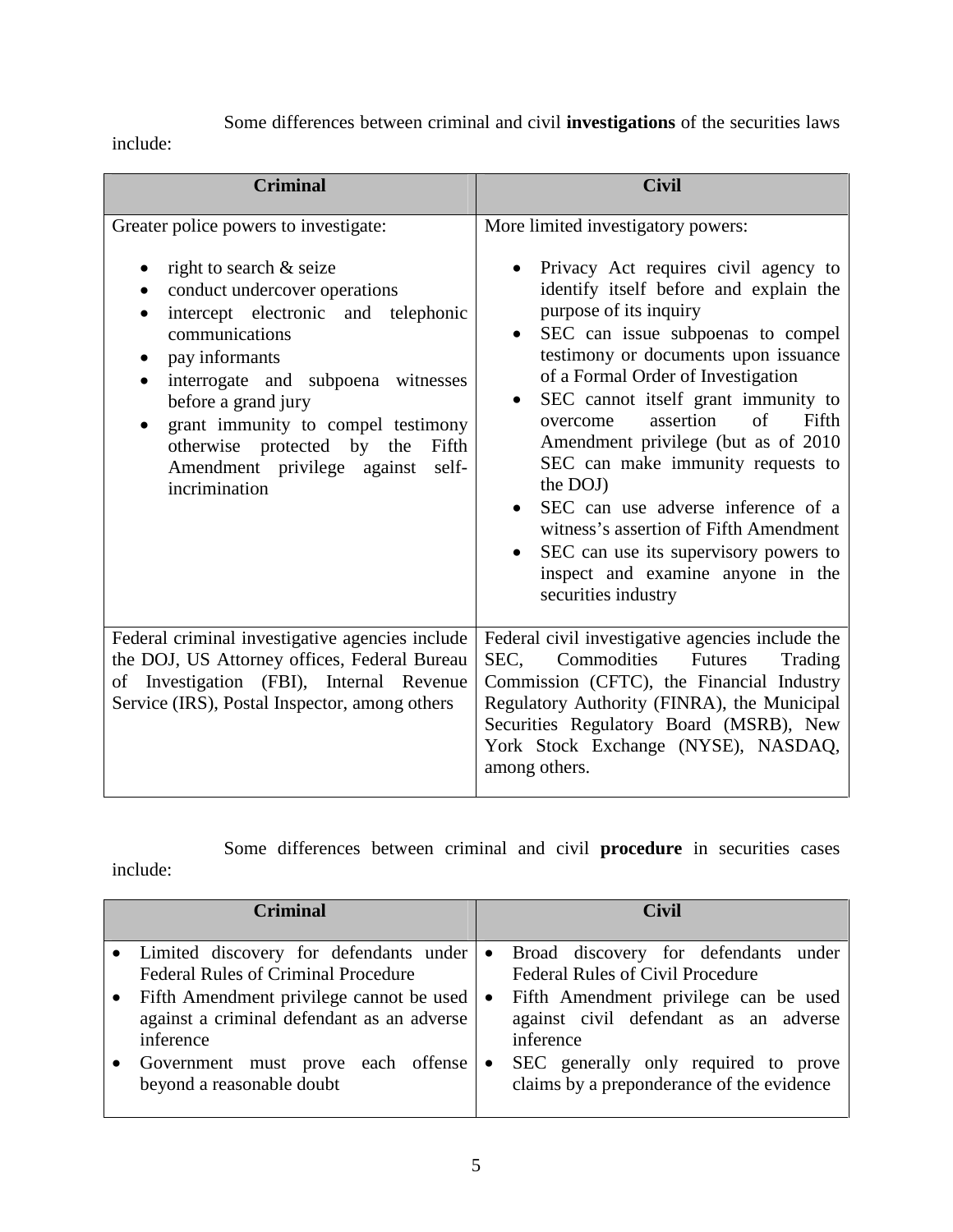| must prove defendant<br>Government          | $\bullet$ | SEC has the option to prosecute claims      |
|---------------------------------------------|-----------|---------------------------------------------|
| "willfully" violated the securities laws at |           | against regulated persons in administrative |
| issue                                       |           | actions before an SEC administrative law    |
| Government can also prosecute securities    |           | judge rather than an enforcement action in  |
| fraud under mail and wire fraud statutes,   |           | court; the administrative action generally  |
| RICO, charges for obstruction of SEC        |           | has more limited discovery and more         |
| investigations, making false statements to  |           | expedited procedures                        |
| the SEC or DOJ, and can bring aiding and    |           |                                             |
| abetting and conspiracy charges             |           |                                             |

| <b>Criminal</b>                                                                                                                            | <b>Civil</b>                                                                                                                                                                                                                                                                                                                                  |
|--------------------------------------------------------------------------------------------------------------------------------------------|-----------------------------------------------------------------------------------------------------------------------------------------------------------------------------------------------------------------------------------------------------------------------------------------------------------------------------------------------|
| Remedies are more limited $-$ imprisonment,<br>monetary fines, disgorgement, imposition of<br>independent corporate monitors <sup>14</sup> | Broad array of remedies available:<br>Injunctions<br>• "Collateral consequences" of a fraud<br>injunction<br>Cease and desist orders<br>Monetary penalties<br>Disgorgement<br>• Treble penalties $15$<br>Private plaintiff claims<br>Debarments<br>License revocations<br>Compliance receivers and monitors<br>Halting sale of issuer's stock |

Some differences between criminal and civil **remedies** in securities cases include:

We reserve our harshest moral and legal artillery for criminal violations and wrongdoers. So Congress's determination to include criminal provisions into US securities laws reflects a policy and intent that some securities violations are so menacing that they must be punished and stigmatized with our heaviest moral artillery. Some posit that criminal laws are not as effective at rooting out and prosecuting subtler species of fraud. The broad array of civil tools and remedies available to the SEC, coupled with a less rigorous standard of poof, provide more flexibility to the SEC when prosecuting and resolving certain fraud cases — Why use a bazooka when you can use a hammer? Also, leaving particularly sympathetic victims of securities fraud

<sup>&</sup>lt;sup>14</sup> See, e.g., DOJ Memorandum for Heads of Department Components, United States Attorneys re: Additional Guidance on the Use of Monitors in Deferred Prosecution Agreements and Non Prosecution Agreements (May 25, 2010) (expounding on March 7, 2008 "Morford Memorandum," which set forth "nine basic principles for drafting monitor-related provisions in agreements. . . .").

<sup>&</sup>lt;sup>15</sup> *See* 15 USC 78u-1(a)(2)-(3) (treble civil penalties for insider trading).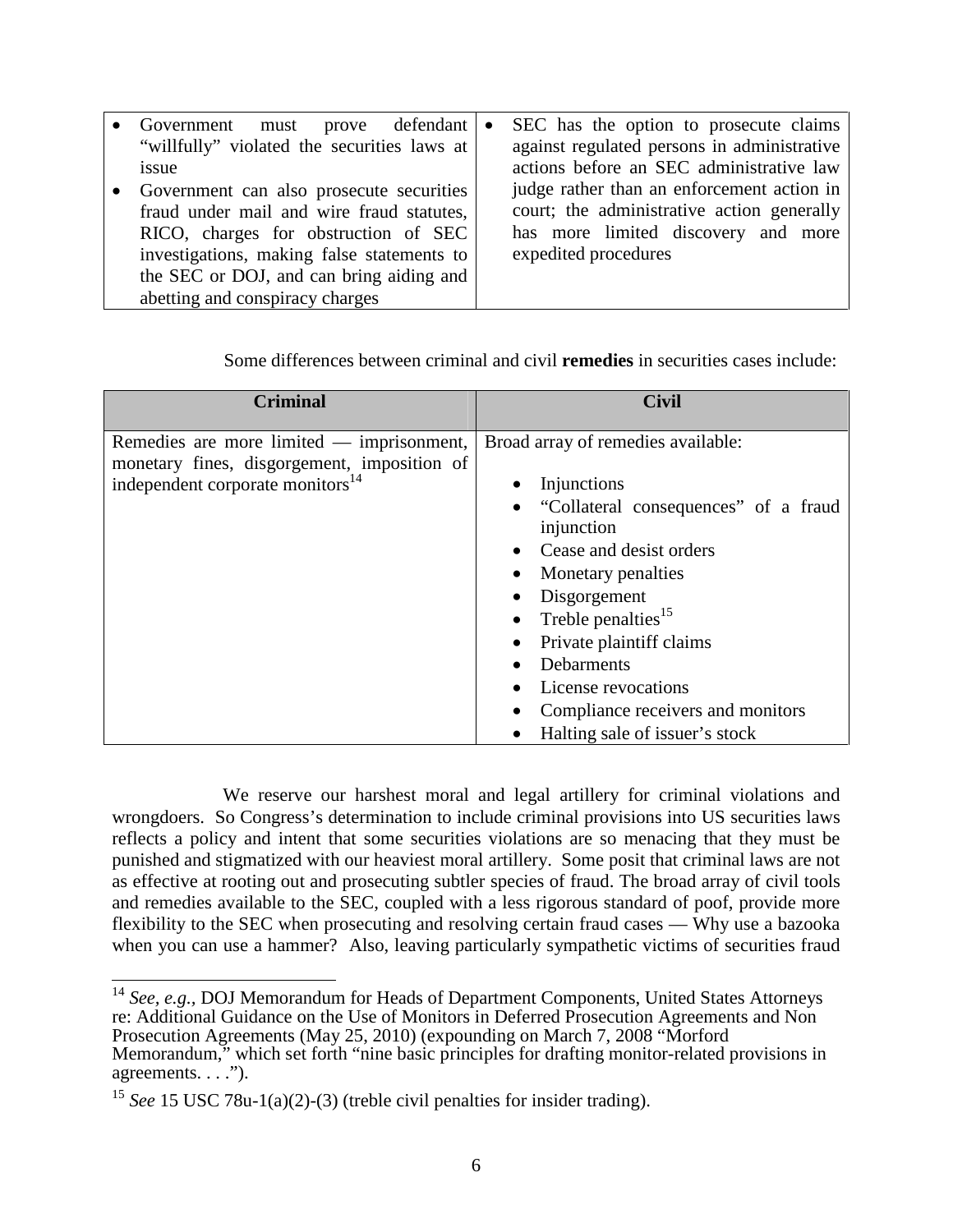to pursue civil remedies without assistance would make it harder to quash the offending conduct because many defendants simply have victims legally and financially outgunned; thus labeling securities fraud as criminal only would tie the government's hands with a higher standard of proof, more formal processes, limited remedies, and arguably more limited remedies for victims. The flexibilities and lower standard of proof available to government-agency civil enforcement actions are especially important given the increasingly sophisticated communication, economic, financial, and social relationships law enforcement face when investigating and prosecuting potentially unlawful conduct.<sup>16</sup>

#### **B. Examples of Parallel Proceedings and Charging and Sentencing Decisions — Individuals, Companies, and Subsidiaries and the Great Debate About Corporate Criminal Liability**

Corporations can be held criminally responsible for the criminal acts of its agents or employees when they are "acting within the scope of their authority or the course of their employment so long as the action is motivated, at least in part, to benefit the corporation."<sup>17</sup> This means that corporate subsidiaries can also be criminally charged. However, neither corporations nor their subsidiaries enjoy a Fifth Amendment privilege against self-incrimination because it is a personal privilege enjoyed solely by natural persons.<sup>18</sup> This framework permits lawyers for companies to creatively structure simultaneous resolution to both civil and criminal proceedings in a manner that preserves certain licenses, business units, banking charters, etc.

There is currently a debate about the utility of criminally charging corporate entities, as opposed to the individual corporate employees who commit the crime. Some argue that corporations should rarely if ever be charged for criminal wrongdoing because corporate "indictments are too often fatal to companies and can needlessly harm innocent employees and shareholders."<sup>19</sup> Others argue that companies must be held criminally responsible for unlawful conduct that benefits their bottom lines, otherwise the government will create a moral hazard of companies being "too big to indict," along with a perceived double standard when it comes to Wall Street.<sup>20</sup> Below are some case studies to illustrate these issues and settlement strategies.

#### **1. Libor Settlements**

US and UK prosecutors levied a \$1.5 billion fine on UBS in the Libor manipulation scandal, but did not charge UBS criminally to avoid UBS having its banking

<sup>&</sup>lt;sup>16</sup> See generally Newkirk Speech.

<sup>17</sup> *US v Philip Morris, Inc,* 449 F Supp 2d 1, 892 (D DC 2006).

<sup>18</sup> *See US v. White*, 322 US 694, 699 (1944).

<sup>19</sup> Scott Patterson, *A Market-Cop Image May Be Challenged: SEC Nominee's Views on Corporate Indictments, Whistleblowers May Draw Questions at Her Confirmation Hearings*, WALL ST. J., Jan 31, 2013 at C3 (citing as an example the fall of Arthur Anderson after its 2002 criminal conviction resulting from the Enron investigations).

<sup>20</sup> *See* Evan Weinberger, *DOJ Settlements Let Big Banks Off Too Easy, Senators Say*, Law360 (Jan 29, 2013); Letter from US Senators Sherrod Brown and Charles Grassley to US Attorney General Eric Holder (Jan 29, 2013).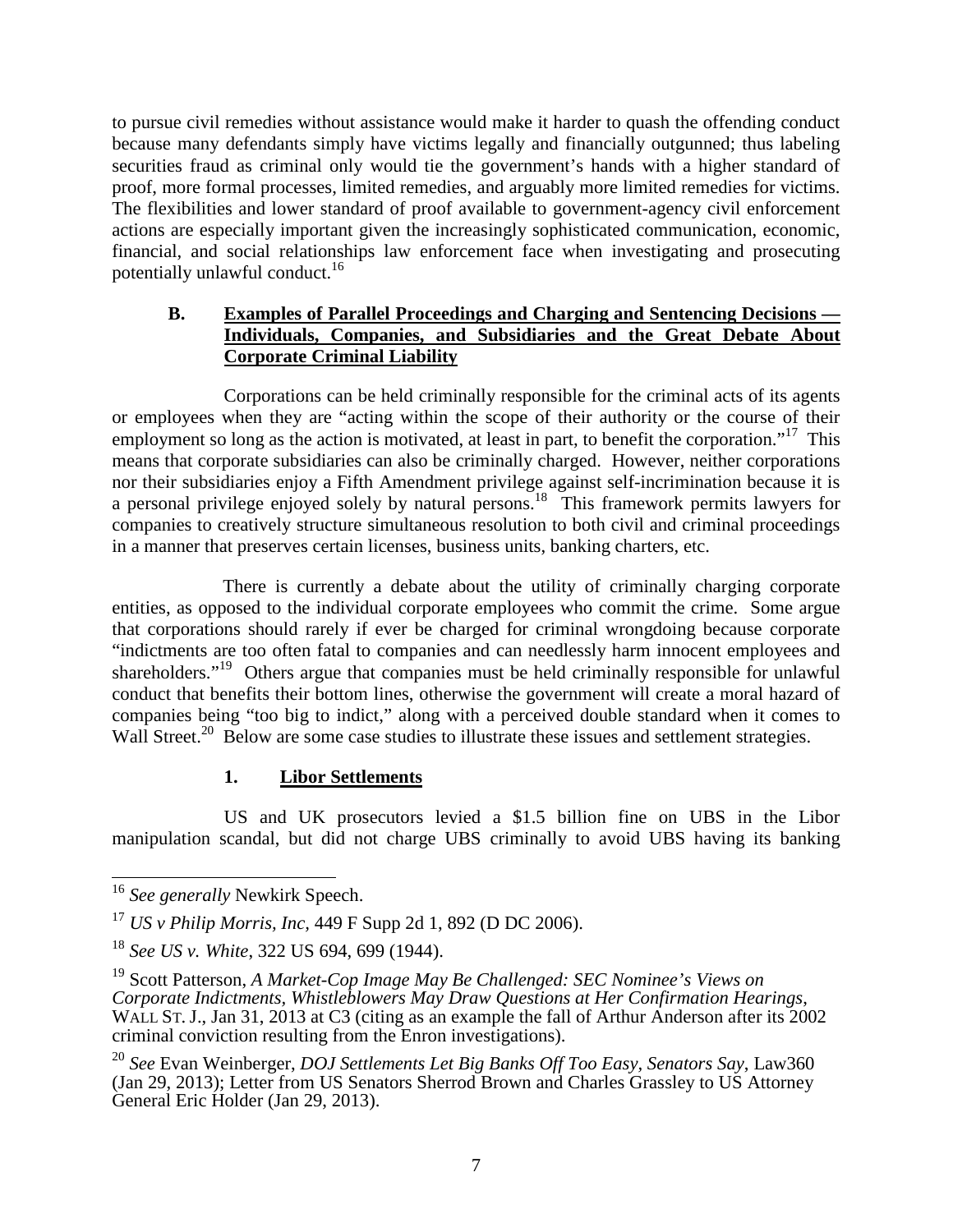charter revoked for a fraud conviction, "fearing such a move could endanger its stability."<sup>21</sup> Instead, two UBS traders were charged criminally, while a UBS Japanese subsidiary took a criminal plea. Now, the US must extradite the traders that were criminally charged, which may set up an extradition battle between the US and UK.

The lack of criminal prosecution of the UBS parent — involved in an "epic" fraud involving "dozens of employees" around the world who attempted to manipulate the Libor rate "at least 2,000 times" over a five year period — has created a debate about the potential moral hazard of being too big or important to indict.<sup>22</sup> We discussed above the view that criminal sanctions are generally reserved for the largest, most pervasive, most intentional fraud. In the UBS Libor settlements, UBS traders and managers willfully and intentionally manipulated Libor rates for UBS's gain, allegedly costing Fannie Mae, Freddie Mac and others who tied their instruments to the Libor untold billions of dollars. But the US, UK, and Swiss criminal authorities all refrained from indicting the UBS parent because a felony conviction would revoke UBS's bank charter and risk putting it out of business. Instead, UBS's Japanese subsidiary took a criminal plea while UBS paid an enormous fine and agreed to other compliance measures.<sup>23</sup> Seeing no drastic fallout from the criminal charges against UBS, the DOJ then wanted Royal Bank of Scotland (RBS) to allow one of its units to plead guilty to criminal charges as part of a Libor settlement.<sup>24</sup> RBS, like UBS, agreed to allow its Japanese subsidiary to plead guilty to wire fraud in the US under a deferred prosecution deal with the DOJ. But unlike UBS, no individual RBS employees were criminally charged. RBS agreed to pay \$325 million in fines to the CFTC, \$150 million to DOJ, and 87.5 million pounds (\$137.10 million) to the UK Financial Services  $A$ gency.<sup>25</sup> US prosecutors cooperating with foreign regulators abroad have been mindful that attending compelled witness interviews in a country that does not have a direct equivalent of the US Fifth Amendment right against compelled self-incrimination, or reviewing transcripts of those interviews, may require exclusion of that evidence in US courts.<sup>26</sup>

<sup>21</sup> David Enrich, *UBS Admits Rigging Rates in 'Epic' Plot*, WALL ST. J., Dec. 20, 2012 at A1, A14.

<sup>22</sup> *See* Evan Weinberger, *DOJ Settlements Let Big Banks Off Too Easy, Senators Say*, Law360 (Jan 29, 2013); Letter from US Senators Sherrod Brown and Charles Grassley to US Attorney General Eric Holder (Jan 29, 2013).

<sup>23</sup> *See generally* David Enrich, *UBS Admits Rigging Rates in 'Epic' Plot*, WALL S<sup>T</sup> J, Dec. 20, 2012 at A1; Kara Scannell, *\$1.5b Libor Penalty Rocks UBS*, FINANCIAL TIMES (Dec 20, 2012); Evan Weinberger, *UBS Deal Shows Some Banks Still Too Big to Indict*, Law360 (Dec. 19, 2012); Daniel Schafer, *UBS Seeks Global Deal Over Libor Scandal*, FINANCIAL TIMES, Dec. 4, 2012 at 13; Caroline Binham, *Trader and Two Brokers Held in First Arrests Over Libor Scandal*, FINANCIAL TIMES, Dec 12, 2012 at 1; Brooke Masters, *Watchdog Unveils Blueprint for Libor*, FINANCIAL TIMES, Dec 6, 2012 at 14; *UBS to Pay \$1.5 Billion to US, Foreign Regulators in LIBOR Probe*, SECS. REG & LAW RPT (BNA), Vol. 44, No. 50, at 2321 (Dec 24, 2012).

<sup>24</sup> David Enrich, *US Wants Criminal Charges for RBS*, WALL ST. J., Jan 29, 2013 at A1; Lindsay Naylor, *US Pushing for RBS to Enter Libor Guilty Plea*, Law360 (Jan 29, 2013).

<sup>25</sup> Thompson Reuters, *RBS to Pay \$612 Million in Libor Fines to US, UK* (Feb. 6, 2013); Jean Eaglesham, *RBS On Deck to Pay in Rate Probe*, WALL. ST. J., Feb. 6, 2013 at C1; Max Stendahl, *Libor Prosecutors In Control As Holdout Banks Squirm*, Law360 (Feb. 6, 2013).

<sup>26</sup> *See, e.g.,* Eaglesham, *supra*.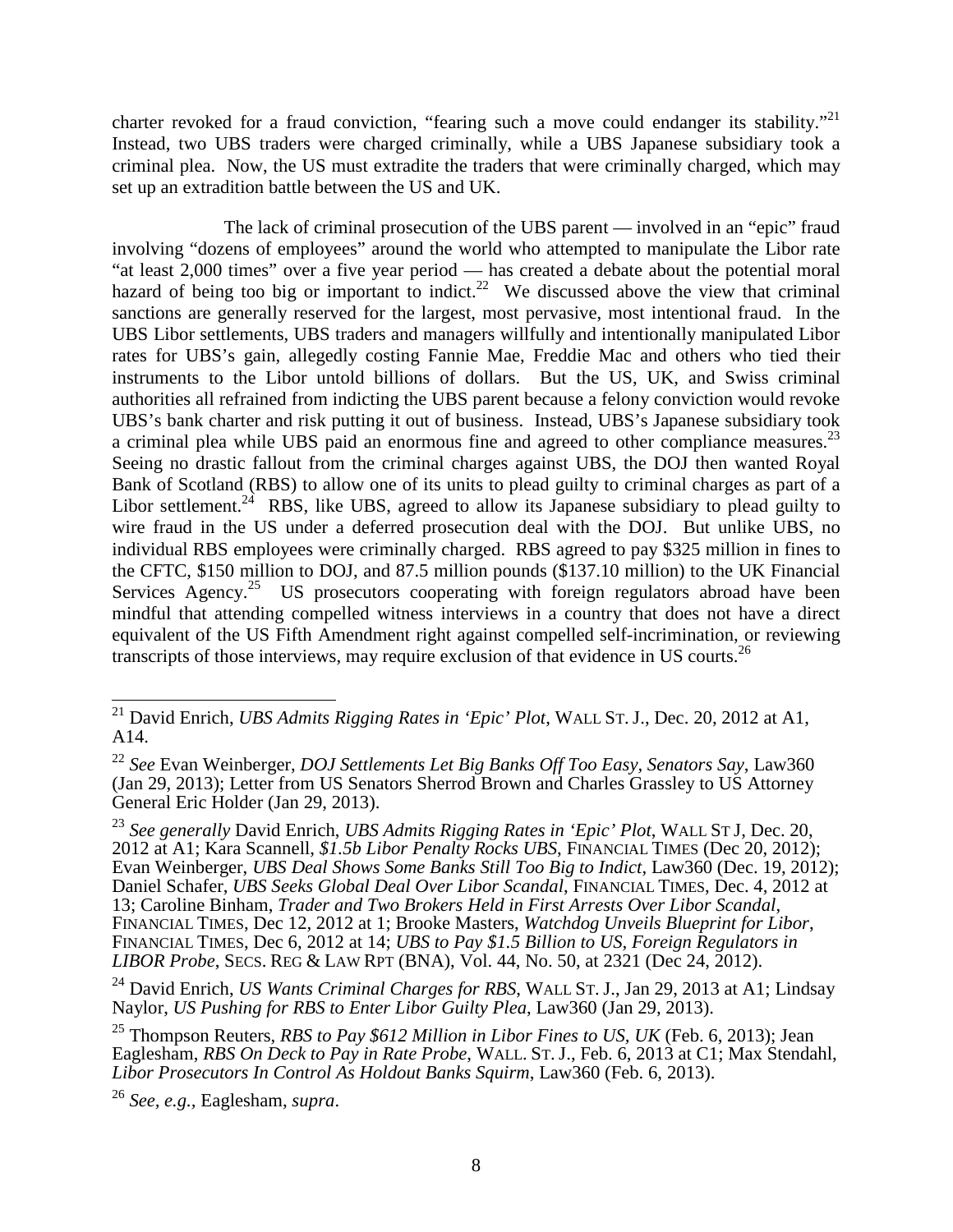UBS, RBS, and other national and international banks and investment firms are facing additional significant penalties from foreign regulators and private civil suits, and having to markedly slash executive bonuses to help fund the significant monetary penalties and potentially significant civil judgments.<sup>27</sup> Bank executives are trying to craft a multi-bank settlement to resolve the Libor investigations, a resolution which the banks want to include private litigation, "which is more worrisome to the industry than the financial penalties imposed by regulators."<sup>28</sup> The fallout of the Libor scandal is also illustrating the conflicts between legal defenses for companies and their executives.<sup>29</sup>

#### **2. Tyco International, Ltd**

The 2012 SEC and DOJ cooperation agreements and settlements with Tyco provide an interesting study of the international reach of the SEC, the powerful remediating affect of cooperation, and another example of how companies can use subsidiaries to take criminal charges to preserve the central business of the parent.

In 2006, Tyco settled various Foreign Corrupt Practices Act ("FCPA") charges with the SEC. In the 2006 settlement, Tyco paid a \$50 million penalty, agreed to an injunction against future FCPA violations, and agreed to conduct a comprehensive, global internal FCPA investigation. Tyco's years-long internal investigation involved, among other things, the following actions:

- a review of 454 entities doing business in 50 separate countries
- active monitoring and evaluation of all Tyco agents and third parties
- quarterly ethics and compliance training by over 4,000 middle managers
- FCPA-focused on-site reviews of higher risk entities
- Creation of a corporate Ombudsman's office and numerous segment-specific compliance counsel positions
- Exiting of operations in high-risk areas and countries
- Termination of over 90 employees for FCPA compliance concerns.

<sup>27</sup> *See generally* James Shotter, *UBS Cuts Bonuses to Recoup Libor Fine*, FINANCIAL TIMES, Feb. 6, 2013 at 14; Gavin Finch, *RBS May Face \$800 Million Libor Fine as Soon as Next Week*, BLOOMBERG (Jan. 15, 2013); *RBS to Slash Bonuses to Pay Libor Fines*, THOMPSON REUTERS (Jan 11, 2013); Mark Scott, *UBS Executives Questioned by Parliament Over Rate-Rigging Case*, NY TIMES (Jan 9, 2013); Melissa Lipman*, Calif. Cities Sue Big Banks Over Libor Manipulation*, Law360 (Jan 9, 2013); Karin Matussek, *Libor Lending Rates Were Probably Fixed, German Regulator Says*, BLOOMBERG (Nov 28, 2012).

<sup>28</sup> David Enrich, *US Wants Criminal Charges for RBS*, WALL ST. J., Jan 29, 2013 at A1. *See also* Editorial, *Libor Banks Should Consider Global Deal With Victims*, BLOOMBERG, Jan 31, 2013 (positing that over 30 pending private federal court Libor cases in New York, many seeking treble damages under anti trust and other laws, could result in judgments worth many hundreds of billions of dollars, and suggesting that banks settle and create a "well-executed compensation fund" for victims of the Libor manipulation).

<sup>29</sup> *See, e.g.,* Brooke Masters*, We Knew Nothing of Our Libor Troubles, Say Former UBS Bosses*, FINANCIAL TIMES, Jan 11, 2013 at 1.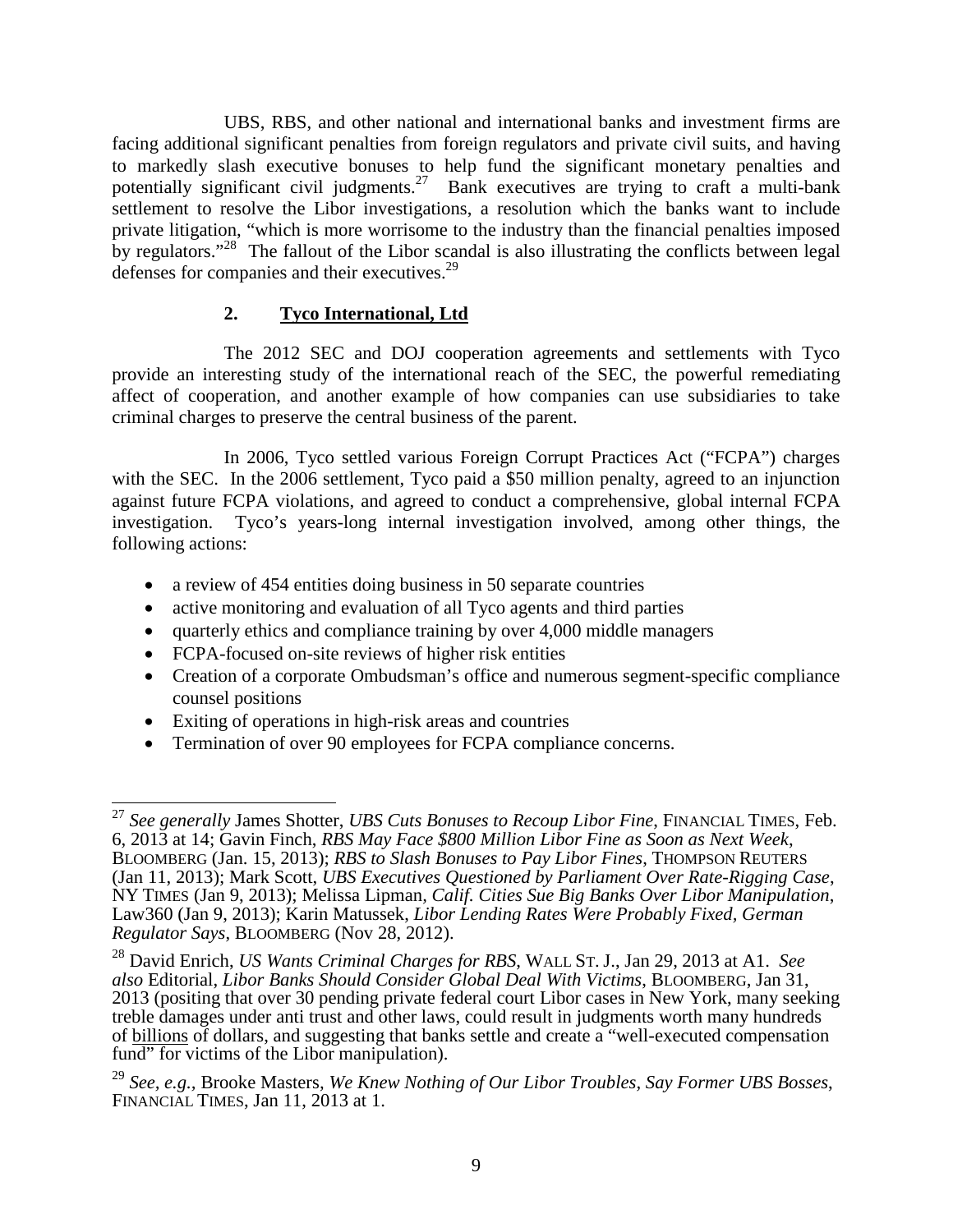Tyco's internal investigation revealed twelve post-injunction illicit payment schemes at Tyco subsidiaries around the world. Tyco voluntarily reported these violations to the SEC, which resulted in criminal charges and another SEC settlement in September 2012, which is examined below.

In the settled complaint filed by the SEC in the US District Court for the District of Columbia in September 2012, the SEC alleged that Tyco, a Swiss company, had violated the FCPA through various, sometimes elaborate, illicit payment schemes that funneled money and other "things of value" to foreign officials through various Tyco subsidiaries in countries around the world (but not in the US). The SEC had jurisdiction in part because Tyco listed its securities on the New York Stock Exchange, and was thus an "issuer" under the FCPA, even though Tyco was not a US company and the illicit conduct did not occur in the US or involve US citizens.

Tyco entered into a Non Prosecution Agreement ("NPA") with the DOJ, and a non-public settlement with the SEC. In the criminal NPA, a Tyco wholly-owned subsidiary allocuted to falsifying their books and records to hide payments to foreign officials to remove the subsidiary's interests from Saudi oil "black lists," obtain product approvals, among other false entries to hide illicit payments over ten years in twenty one countries. The subsidiary pled guilty to conspiracy to violate the FCPA anti-bribery provisions, paid a \$2.1 million penalty, and agreed to work with Tyco, the parent company, to fulfill their compliance obligations. Tyco, the parent, agreed to separately pay a \$13.7 million penalty and agreed to strengthen its compliance, bookkeeping, and internal controls. The parent company was not criminally charged.

But in a separate settlement with the SEC, the parent company paid \$10.6 million in disgorgement, \$2.6 million in prejudgment interest, and agreed to a books and records injunction. This settlement is lenient when one considers that Tyco paid \$50 million to the SEC in 2006 for the same types of unlawful conduct and violated a fraud injunction by repeating the FCPA violations. But the SEC made clear that its penalties against Tyco considered Tyco's "extensive efforts to identify and remediate wrongdoing," and its "voluntary disclosure" of its extensive global internal investigation findings. $30$ 

**Notice the cooperation and settlement strategy**: the Tyco subsidiary was not an "issuer" of Tyco's US securities, Tyco was. However, criminal FCPA bribery charges (as opposed to books and records charges) do not require the defendant to be an "issuer," and therefore the subsidiary could plead guilty to conspiracy to violate the FCPA bribery provisions. Meanwhile, the issuing parent company can avoid criminal charges that could affect its US listing. The parent company could then settle monetary and injunction charges with the SEC, and use its extensive and voluntary cooperation to remediate what could otherwise be potential "death penalty"-type sanctions for significant, repeat violations in the face of a fraud injunction.

<sup>30</sup> *See SEC v. Tyco, Int'l, Ltd,* Case No. 12-cv-01583, Complaint (D DC Sept 24, 2012); SEC Lit. Release 22491 (Sept 24, 2012); September 20, 2012 DOJ Non-Prosecution Letter to and Agreement with Tyco.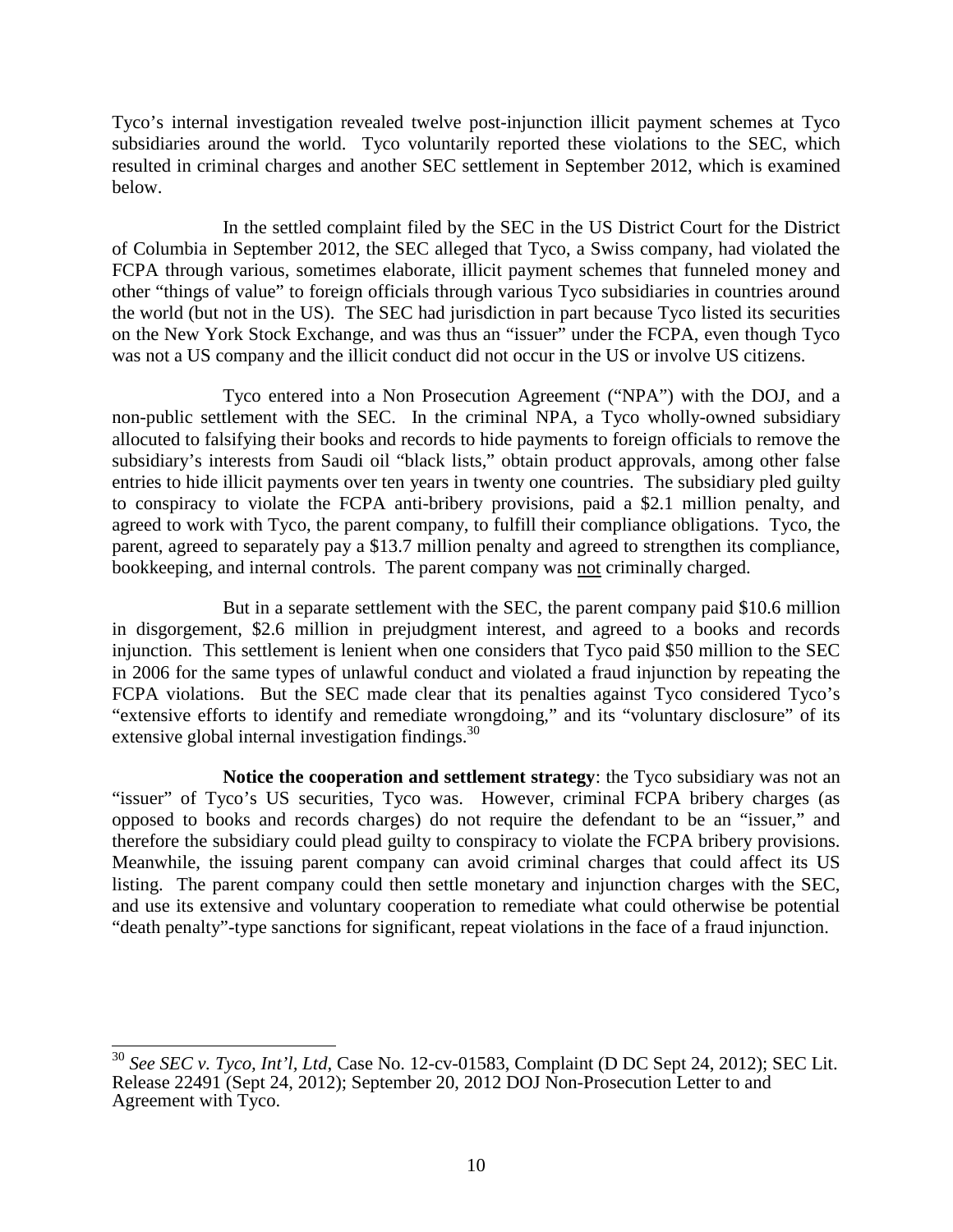#### **3. Raj Rajaratnam**

Former hedge fund manager Raj Rajaratnam was charged criminally by the DOJ and two separate times by the SEC in connection with insider trading charges. In 2011, Mr. Rajaratnam was ordered to pay more than \$92 million in a lawsuit brought by the SEC in connection with the insider trading scheme. In a separate DOJ criminal proceeding, Mr. Rajaratnam was sentenced to eleven years in prison after being convicted of conspiracy and securities fraud with broad insider trading charges, and was ordered to forfeit \$63 million. In 2012, Mr. Rajaratnam settled a second SEC suit relating to narrower charges in connection with his insider trading using tips from ex-Goldman director Rajat Gupta. In the 2012 settlement, Rajaratnam paid \$1.45 million in disgorgement and pre-judgment interest, representing profits gained or losses avoided based on his trading off of Gupta's tips.<sup>31</sup>

The Rajaratnam convictions and penalties demonstrate the seriousness and extreme prejudice with which the government can wield its significant parallel civil and criminal securities tools and remedies.

#### **C. When and How to Seek a Stay of Parallel Civil Proceedings**

Sometimes a defendant in an SEC enforcement action that is also subject to a parallel criminal investigation or prosecution will ask the court to stay the SEC proceedings because, among other things, the defendant does not want to give the DOJ access to unfettered civil discovery, wants to avoid exposing his theory of defense to the DOJ in the civil case, and wants to avoid the adverse inference and consequences of invoking his Fifth Amendment privilege in the civil case. Concomitantly, the DOJ may want the civil case stayed so as not to interfere with its criminal investigation. If the SEC has already filed its case, then it is up to the court presiding over the SEC case to determine whether to grant a motion to stay.

The seminal case addressing the circumstances and factors courts can consider when faced with a motion to stay is *US v. Dresser Industries*. <sup>32</sup> The *Dresser* court began by noting that the Constitution does not require a stay of a civil enforcement case pending the outcome of a parallel criminal case.<sup>33</sup> However, courts retain the discretion to stay civil enforcement proceedings, postpone discovery in the civil case, or impose protective orders or conditions "'when the interests of justice seem to require such action, sometimes at the request of the prosecution, sometimes at the request of the defense. $\mathbf{r}^{34}$  This determination must be made on a case-by-case basis.

<sup>31</sup> *See generally* Chad Bray, *Rajaratnam, SEC Settle Gupta Suit*, WALL ST. J, Dec 28, 2012 at C3; Max Stendahl, *Gupta Case Shows Sentencing Guidelines Losing Favor in NY*, Law360 (Oct 25, 2012); *Gupta Sentenced to Two Years in Prison, Vows to Appeal on Wiretaps, Other Issues*, SECS. REG. & LAW RPT. (BNA), Vol 44, No 43, at 1985 (Oct 29, 2012).

<sup>32</sup> 628 F2d 1368 (DC Cir. 1980) (en banc).

<sup>33</sup> *See id*. at 1375 (citing *Baxter v. Palmigiano*, 425 US 308 (1976)).

<sup>34</sup> *Id*. (quoting *US v. Kordel*, 397 US 1, 12, n27 (1970)).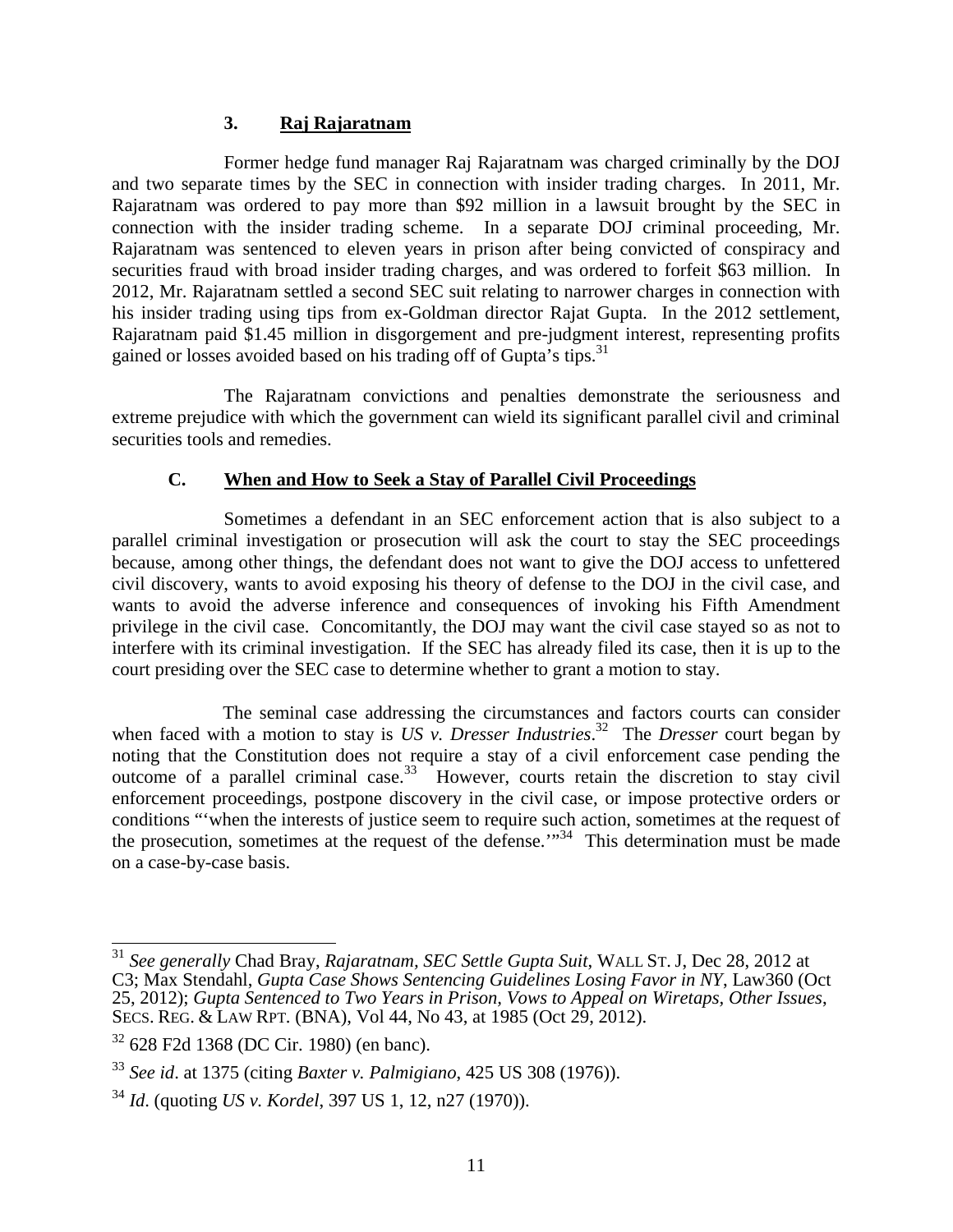Absent indications of bad faith or malicious government tactics, the court opined that the "strongest case" for granting a stay of civil enforcement proceedings until the criminal proceedings are completed "is where a party under indictment for a serious offense is required to defend a civil or administrative action involving the same matter:"

> The noncriminal proceeding, if not deferred, might undermine the Fifth Amendment privilege against self-incrimination, expand rights of criminal discovery beyond the limits of Federal Rule of Criminal Procedure 16(b), expose the basis of the defense to the prosecution in advance of the criminal trial, or otherwise prejudice the case. If delay of the noncriminal proceeding would not seriously injure the public interest, a court may be justified in deferring it. $35$

The Court also considered reasons why a court may not grant a motion to stay civil proceedings, including but not limited to the following:

- The court may protect the government and civil defendant with more limited remedies, including deferring civil discovery or entering an appropriate protective order
- Limit civil disclosures to those that do not require the defendant to reveal the basis for his or its defense
- Lengthy grand jury investigations may risk the running of civil statutes of limitation, loss of witness testimony due to moves, death, or fading memories, all of which potentially divert if not waste enforcement resources
- SEC's regulatory and investor-protection mission may require the SEC to move quickly with injunctive or other emergency action to protect imminent threats to investors or global markets.<sup>36</sup>

The *Dresser* court denied defendant's motion to stay the civil enforcement proceedings in that case because, among other things, "[n]o indictment has been returned; no Fifth Amendment privilege is threatened; Rule 16(b) has not come into effect; and the SEC subpoena does not require Dresser to reveal the basis for its defense:"

> The strict limitations on discovery in criminal cases, embodied in Federal Rules of Criminal Procedure 15-17, do not take effect until after a grand jury has returned an indictment. Until then there is no danger that Justice might broaden its discovery rights, because the subpoena power of the grand jury is as broad [and] perhaps broader than that of the SEC. Justice can procure from Dresser directly whatever materials it might procure indirectly through the SEC. In fact, a party investigated under SEC rules instead of grand jury

<sup>35</sup> *Id*. at 1375-76 (citations omitted).

<sup>36</sup> *See id*. at 1377-81.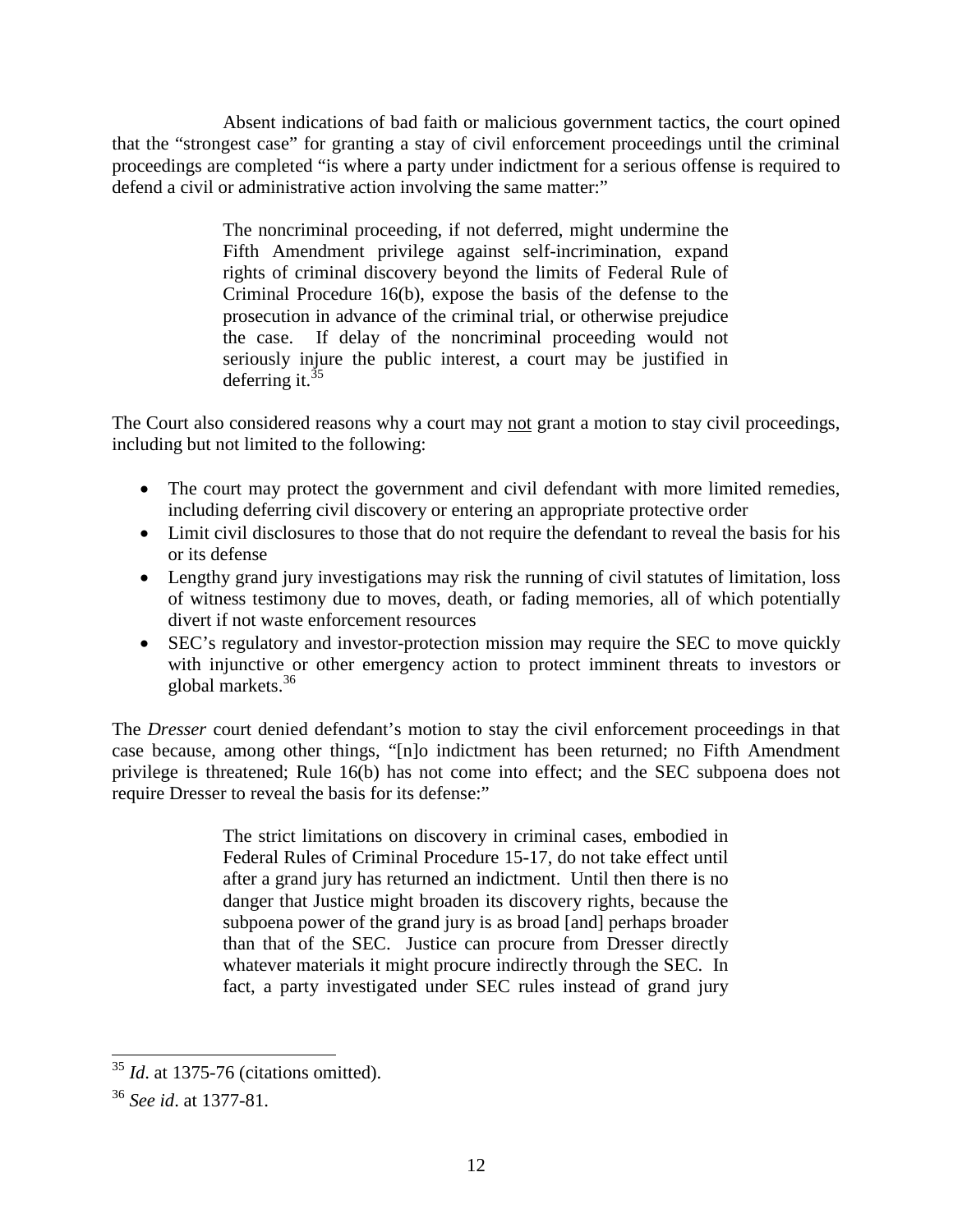procedures is accorded far greater procedural protection, and has no cause to complain. $37$ 

#### **II. Use of Non-Prosecution and Deferred Prosecution Agreements by the SEC**

"A deferred prosecution agreement is a written agreement between the Commission and a potential cooperating individual or company in which the Commission agrees to forego an enforcement action against the individual or company if the individual or company agrees to:"

- Cooperate fully in the investigation and enforcement action
- Enter a long term tolling agreement
- Comply with express prohibitions or undertakings during a period of deferred prosecution
- "agree either to admit or not to contest underlying facts that the Commission could assert to establish a violation of the federal securities laws."<sup>38</sup>

The SEC's Enforcement Manual contains lists of considerations for Staff to consider when determining whether a DPA is appropriate, and what the terms of the DPA should include.<sup>39</sup>

A non-prosecution agreement also results in the SEC foregoing prosecution, but it usually comes with less strings than a DPA, and is therefore "entered in limited and appropriate circumstances."<sup>40</sup>

#### **A. Agreements with Companies**

A review of some recent SEC NPAs and DPAs with various companies reveals the following terms: $41$ 

| <b>Deferred Prosecution Agreements</b>                                        | <b>Non Prosecution Agreements</b>                                             |
|-------------------------------------------------------------------------------|-------------------------------------------------------------------------------|
| • Enforceable for a defined period of<br>time ("Deferred Period")             | • Used in "limited and appropriate<br>circumstances"                          |
| • Requires defendant to<br>"accept"<br>responsibility for its conduct" as set | "Without admitting or denying"<br><b>liability</b> , defendant has offered to |

<sup>37</sup> *Id*. at 1381.

<sup>40</sup> SEC Enforcement Manual, §6.2.4.

<sup>41</sup> *See generally In re Amish Helping Fund* SEC DPA (March 2012); *In re Federal National Mortgage Association ("Fannie Mae")* SEC NPA (December 2011); *In re Federal Home Loan Mortgage Corporation ("Freddie Mac")* SEC NPA (December 2011); *In re Tenaris, SA* SEC DPA (March 2011); *In re Cater's, Inc.* SEC NPA (November 2010). *Compare In re The NORDAM Group* DOJ NPA (July 6, 2012); *In re Pfizer HCP Corp*., DOJ DPA (August 2012); *In re Tyco, Int'l, Ltd* DOJ NPA (Sept. 20, 2012).

<sup>38</sup> SEC Enforcement Manual, §6.2.3.

<sup>39</sup> *See id*.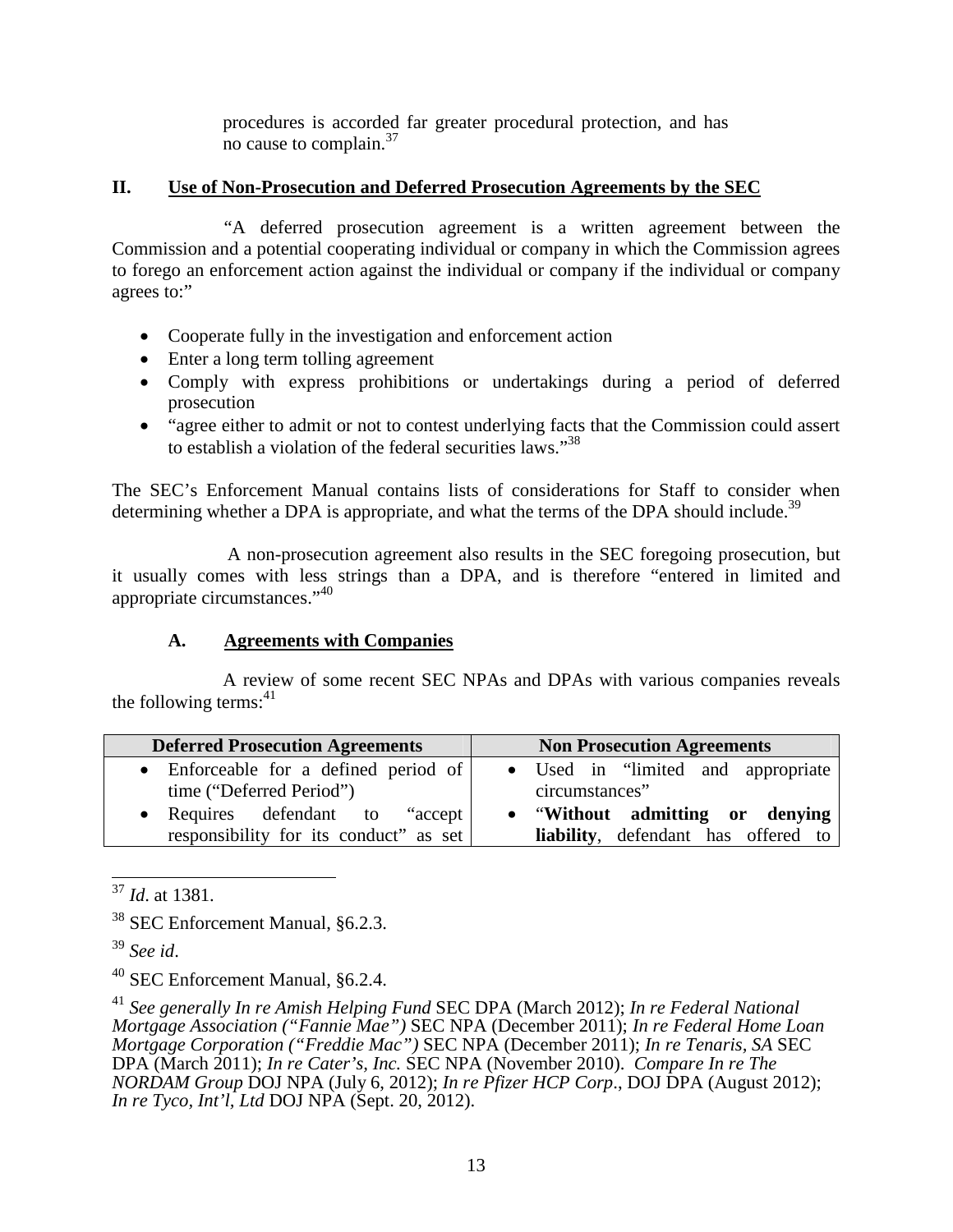forth in the Statement of Facts (some DPAs contain preface "without admitting or denying liability")

- Must cooperate in the Investigation "and any related action or proceeding against other persons to which the Commission is a party, regardless of the time period in which the cooperation is required"
- Must cooperate with other federal, state, and SRO actions related to Investigation
- Must produce all relevant documents whenever requested
- Must enter tolling agreement during **Deferred Period**, and not include that period in any statute of limitations defense to any future enforcement action
- Must use "best efforts to secure the full, truthful, and continuing cooperation of current and former directors, officers, and employees" by making them available at defendant's expense, and requiring them to produce documents and appear for testimony or interviews and enter tolling agreements
- Allocute to "Statement of Facts" that the SEC "would have presented sufficient evidence to prove" its claims
- Agree not to violate federal and state securities laws or SRO rules
- Agree to various "Undertakings"
- Agree not to make any public statements that directly or indirectly imply that the Statement of Facts are without factual basis (if an entity is entering the DPA, this does not apply to individual members of the entity who may still be parties to civil, criminal, or SRO proceedings)
- SEC must approve any press release by defendant concerning the DPA
- If defendant breaches DPA, SEC can sue defendant for it and the substantive

accept responsibility for its conduct" as set forth in the Statement of Facts

- Must cooperate in the Investigation "and any related action or proceeding against other persons to which the Commission is a party, regardless of the time period in which the cooperation is required"
- Must produce all relevant documents whenever requested
- Must enter tolling agreement during **Cooperation Period**, and not include that period in any statute of limitations defense to any future enforcement action. **There is no limit to the Cooperation Period — it is continuing**
- Must use "best efforts to secure the full, truthful, and continuing cooperation of current and former directors, officers, and employees" by making them available at defendant's expense, and requiring them to produce documents and appear for testimony or interviews and enter tolling agreements
- Allocute to "Statement of Facts"
- Agree to various "Undertakings"
- Agree not to make any public statements that directly or indirectly imply that the Statement of Facts are without factual basis (if an entity is entering the NPA, this does not apply to individual members of the entity who may still be parties to civil, criminal or SRO proceedings)
- If defendant breaches NPA, SEC can sue defendant for it and the substantive securities violations in the NPA.
- If defendant breaches the NPA and is sued by the SEC, defendant cannot contest or contradict the Statement of Facts in the NPA in the enforcement action by the SEC.
- If defendant complies with cooperation obligations, prohibitions, and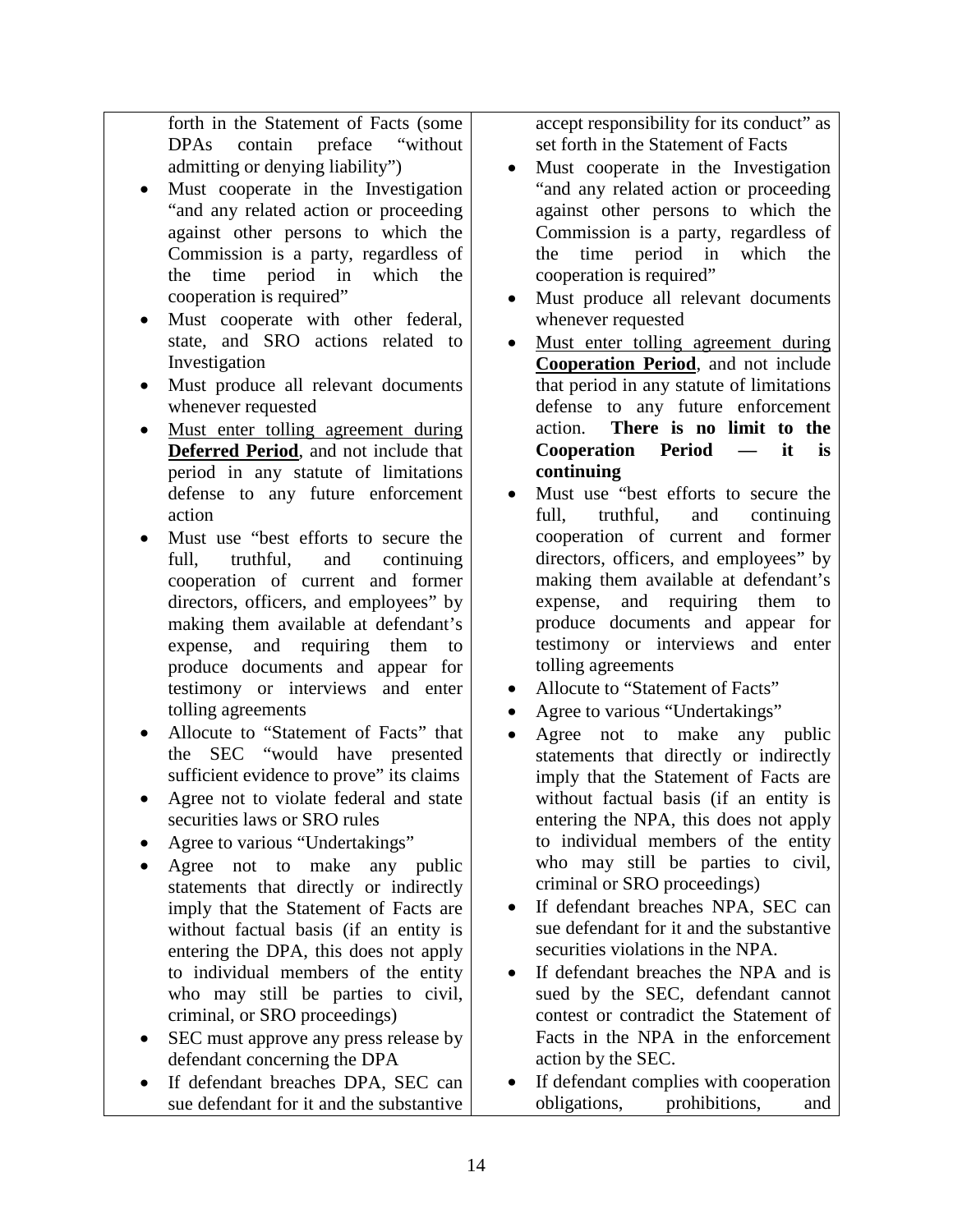securities violations in the DPA.

- If defendant breaches the DPA and is sued by the SEC, defendant cannot contest or contradict the Statement of Facts in the DPA in the enforcement action by the SEC.
- **If defendant complies** with cooperation obligations, prohibitions, and undertakings in DPA during Deferred Period, **SEC will agree not to bring Enforcement Action against defendant after the Deferred Period** based on the Investigation
- DPA does not bind DOJ or other agency but defendant can request that SEC issue cooperation letter to DOJ or other agencies
- Entity defendant must bind purchaser in any sale to the defendant's DPA obligations

undertakings in NPA, SEC will agree not to bring Enforcement Action against defendant based on the Investigation — **SEC obligation begins immediately; no Deferred Period**

- NPA does not bind DOJ or other agency but defendant can request that SEC issue cooperation letter to DOJ or other agencies
- Entity defendant must bind purchaser in any sale to the defendant's NPA obligations

#### **B. Agreements with Individuals**

In 2010, the SEC added to its Enforcement Manual a "Framework for Evaluating Cooperation by Individuals."<sup>42</sup> The Commission's framework for evaluating cooperation by companies was set forth in a 2001 SEC Report commonly referred to as the Seaboard Report.<sup>43</sup> The SEC Enforcement Manual devotes four pages to setting forth the following four factors the SEC considers when evaluating individual cooperation, including detailed sub-factors:

- 1. the assistance provided by the cooperating individual in the Commission's investigation and related enforcement action;
- 2. the importance of the underlying matter in which the individual cooperated;
- 3. the societal interest in ensuring that the cooperating individual is held accountable for his or her misconduct; and
- 4. the appropriateness of cooperation credit based upon the profile of the cooperating individual.

On March 19, 2012, the SEC published its first individual cooperation agreement in a matter styled *In re AXA Rosenberg*.<sup>44</sup> The SEC used this publication as an opportunity to "provide guidance regarding the circumstances under which individuals may receive credit as part of the

<sup>42</sup> *See* SEC Enforcement Manual, §6.1.1. *See also* SEC Release 34-61340 (eff. Jan 19, 2010).

<sup>43</sup> *See* SEC Enforcement Manual, §6.1.2. *See also* SEC Release No. 34-44969 (Oct 23, 2001).

 $44$  SEC Litig. Release No. 22298 (Mar 19, 2012).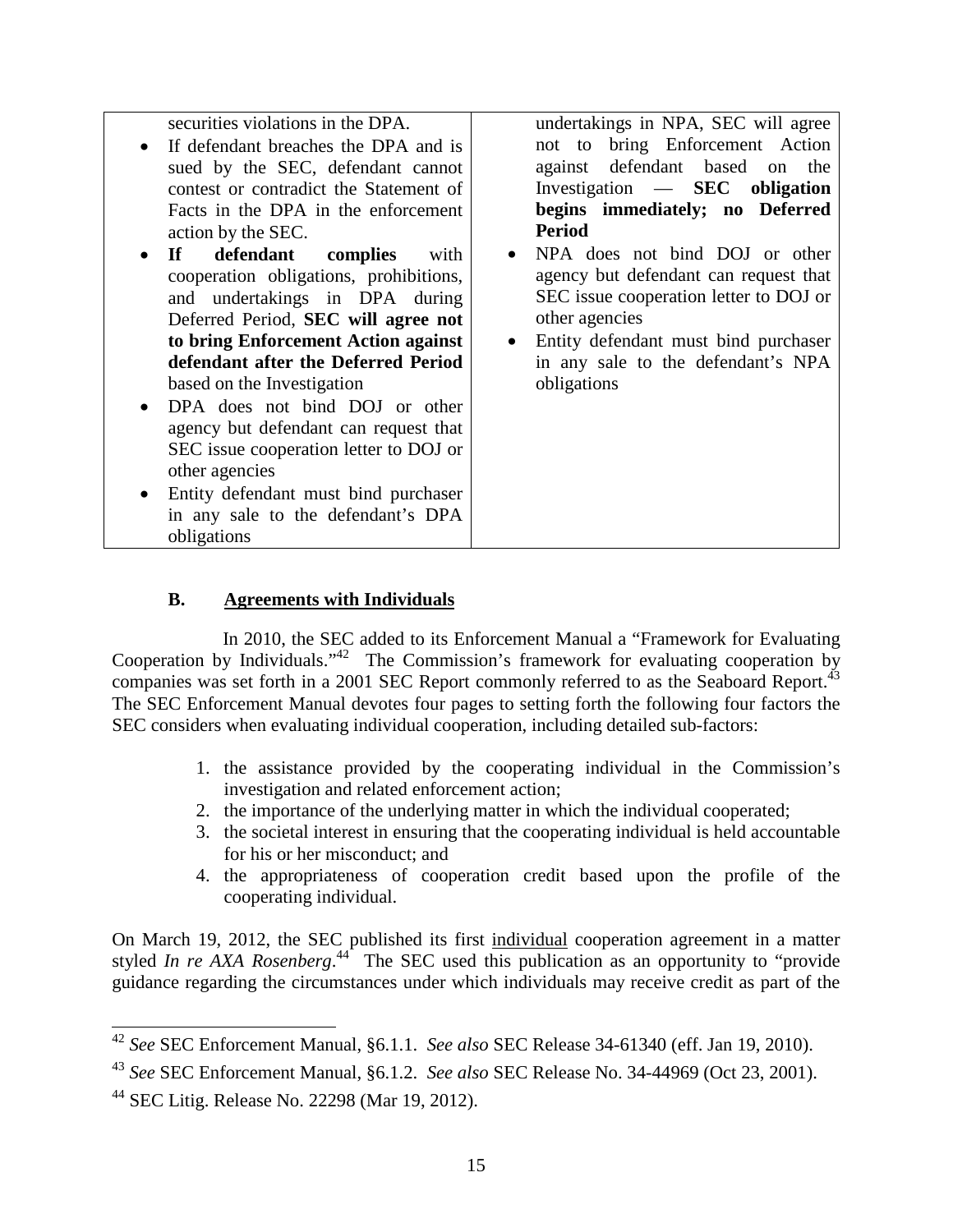SEC's Cooperation Initiative." The SEC noted that it declined to seek enforcement against an AXA "senior executive" in exchange for his "substantial cooperation." The SEC credited, among other things, the individual being the first to offer cooperation (before the company) and his provision of key information in a complex investigation that led to settled enforcement actions against the company, which included a significant penalty.

Below are the four factors cited in the SEC Enforcement Manual as considerations for evaluating individual cooperation, underneath which are summaries of the key points cited by the SEC in the *AXA Rosenberg* agreement in applying each factor:

## Assistance Provided

- "timeliness and quality" of assistance "allowed the SEC to conserve its investigative resources"
- Executive "was the first to offer his cooperation"
- Executive "voluntarily requested to be considered under the SEC's Cooperation Initiative"
- Executive "provided substantial assistance without condition. By doing so, he enhanced his credibility by showing that he had not been promised any specific outcome in exchange for his truthful testimony"

Importance of Underlying Matter

- Investigation involved a priority area for the Division of Enforcement compliance policies for quantitative investment models
- First quantitative investment model error case
- SEC able to return to clients all \$217 million in losses from the error
- SEC able to impose additional penalties on company totaling \$27.5 million
- SEC required AXA to hire independent consultant to conduct study of compliance and control procedures

## Interest in Holding Senior Executive Accountable

- Executive advocated that the CEO be informed of the error
- Executive was instructed to conceal the error and not fix it
- "The senior executive's cooperation maximized the SEC's law enforcement interests by facilitating the quick and successful resolution of its enforcement actions against [the Company]."

Senior Executives' Profile

- Executive was not an associated person of a regulated entity, a fiduciary for others regarding financial matters, nor was he an officer or director of a public company
- Executive does not have any disciplinary or regulatory history
- Executive resigned from AXA and retired from the investment advisory industry
- So Executive is "no longer in a position to commit future violations of the federal securities laws<sup>"45</sup>

<sup>45</sup> *Id*.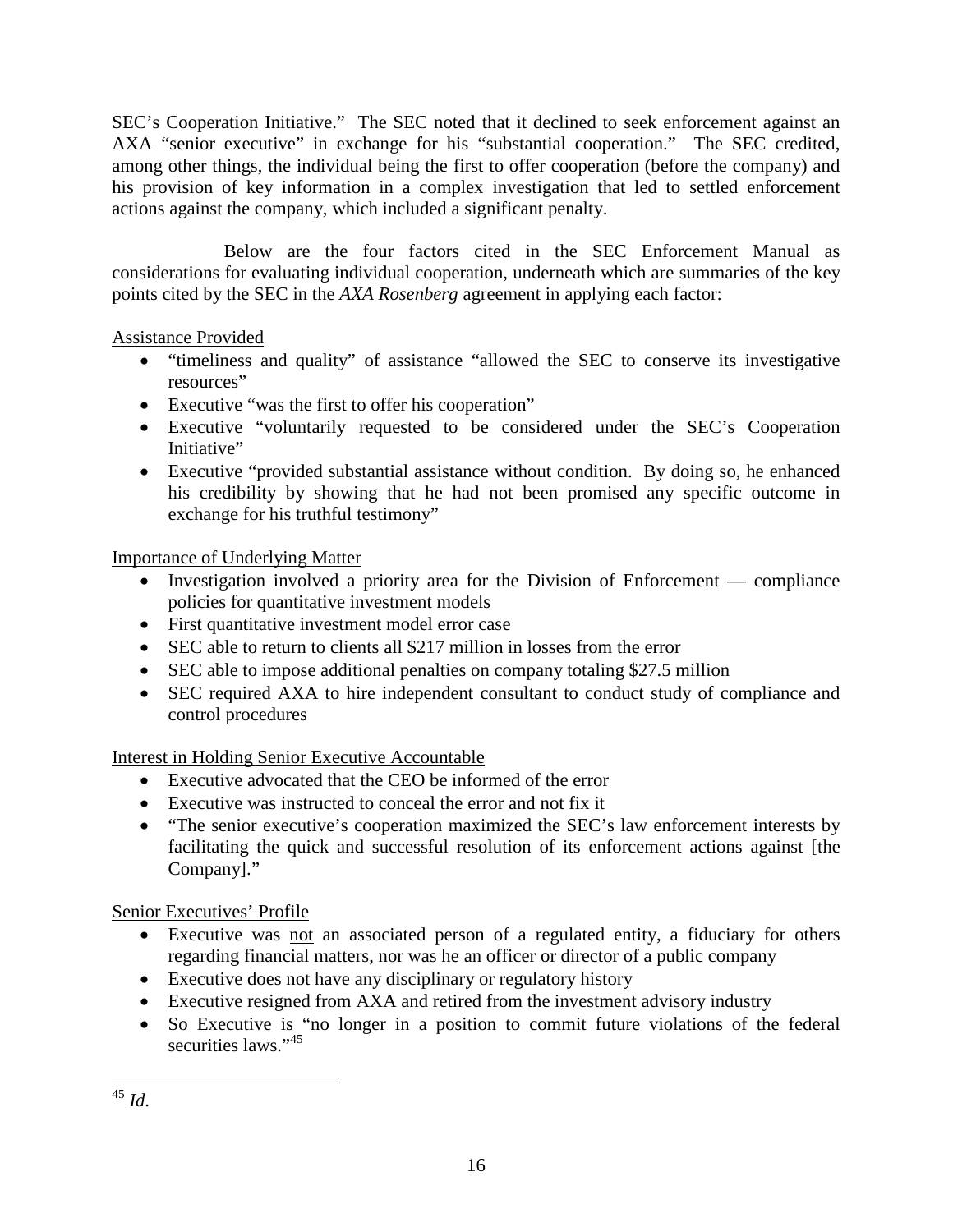#### **III. SEC's Immunity Program**

#### **A. Protections and Permissible Uses of Immunized Testimony**

In January 2010, the SEC added immunity requests to its list of cooperation tools.<sup>46</sup> When a witness or defendant asserts his Fifth Amendment privilege against selfincrimination in an SEC investigation or enforcement action, the SEC can obtain or facilitate the witness's testimony by seeking a court order that the witness will be immune from criminal prosecution if he provides incriminating testimony or other evidence to the SEC. The SEC must first follow the protocol set forth in its Enforcement Manual to obtain approval by the "US Attorney General" before requesting immunity. **IMPORTANT:** the SEC Manual makes it clear that immunity orders requested by the SEC to compel incriminating testimony in an SEC enforcement action only protect the witness from being criminally prosecuted with the immunized testimony; it does NOT prevent the SEC from using the immunized testimony against the witness in any SEC enforcement actions:

> Neither an immunity order nor an immunity letter, however, prevents the Commission from using the testimony or other information provided by the individual in its enforcement actions, including the actions against the individual for whom the immunity order or letter was issued.<sup>47</sup>

In other words, it appears from the SEC Enforcement Manual that if a witness invokes his Fifth Amendment privilege in an SEC investigation or enforcement proceeding, the SEC can compel that witness to testify in the SEC action with the immunity order, and then use that testimony against the witness in the same SEC action. **This adds an additional but very important consideration when assessing whether a client should invoke his Fifth Amendment criminal privilege in civil SEC proceedings.**

#### **B. Types of SEC Immunity**

The SEC is permitted to obtain one of two types of immunity: statutory immunity or letter immunity. Statutory (or "Formal") Immunity permits the SEC, pursuant to 18 USC 6001-6004, to seek a court order compelling the witness to give testimony or provide information necessary to the public interest, if the request is approved by the DOJ. Letter ("Informal" or "Pocket") Immunity is conferred by agreement between the witness and the DOJ, not the SEC. "Both types of immunity prevent the use of statements or other information provided by the individual, directly or indirectly, against the individual in any criminal case, except for perjury, giving a false statement, or obstruction of justice."<sup>48</sup>

<sup>46</sup> *See* SEC Enforcement Manual, § 6.2.5. *See also* SEC Release No. 34-61339 (eff. Jan 19, 2010).

<sup>47</sup> SEC Enforcement Manual, § 6.2.5.

<sup>48</sup> *Id*. (emphasis added).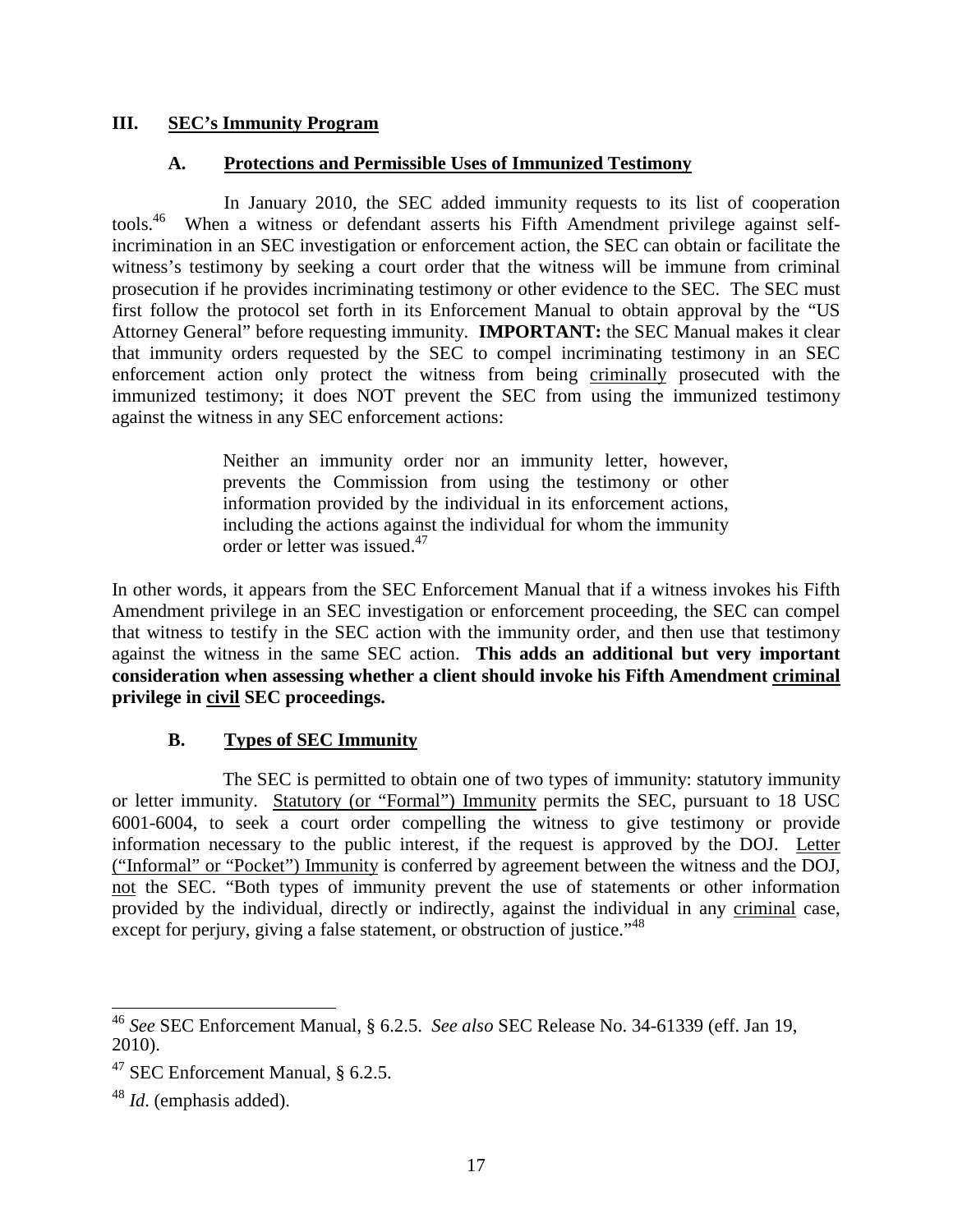Other than summarizing the procedures and considerations for making an immunity request, the SEC Enforcement Manual does not provide any additional guidance on immunity or how it relates to immunity in criminal cases. So the next section provides a summary of the immunity rules and caselaw applicable to the DOJ, and now perhaps the SEC.

## **C. Types of DOJ Immunity**

This section provides a brief summary of the different types of immunity used by the DOJ: Use immunity, derivative use immunity, transactional immunity, and informal immunity.<sup>49</sup>

- Use Immunity: protects the witness against the government's use of his immunized testimony in a prosecution of the witness
- Derivative Use Immunity (18 USC 6002): protects the witness against the government's use of his immunized testimony or other information compelled under a court order — "or any information directly or indirectly derived from such testimony or other information" — against the witness in any criminal case.<sup>50</sup> A witness can be prosecuted with evidence obtained independently of the immunized testimony. The government has an "affirmative duty to prove that the evidence it proposes to use is derived from a legitimate source wholly independent of the compelled testimony."<sup>51</sup>
- Transactional Immunity: protects the witness from prosecution for the offense or offenses to which the compelled testimony relates. After *Kastigar* — which found constitutional the use immunity statute as coextensive with the Fifth Amendment privilege transactional immunity is rarely offered by federal prosecutors. But some states permit or require transactional immunity in exchange for compelled incriminating testimony, unless affirmatively waived by the defendant. $52$
- Informal ("Letter" or "Pocket") Immunity: immunity that is conferred by agreement between the government and the witness. Examples of informal immunity agreements are plea agreements, non-prosecution agreements, and deferred prosecution agreements. Testimony provided under letter immunity is not compelled but is an agreement to provide it voluntarily. "The principles of contract law apply in determining the scope of informal immunity."<sup>53</sup> "Grants of informal immunity that do not expressly prohibit the government's derivative use of the witness's testimony will be construed to prohibit such

<sup>49</sup> *See generally* United States Attorney Manual, Ch. 9-23.100-400; US Attorney Criminal Resource Manual §§ 716-727; 18 USC 6001-6005; 28 CFR 0.175; DOJ Witness Immunity Form: Authorization to Apply for a Compulsion Order.

<sup>50</sup> *See* 18 USC 6002.

<sup>51</sup> *Kastigar v US*, 406 US 441, 460 (1972); *see also* US Attorney Criminal Resource Manual § 726.

<sup>52</sup> *See, e.g.,* NY Crim. Proc. Law § 190.40, 190.45.

<sup>53</sup> US Attorney Criminal Resource Manual § 719 (citing federal court precedent).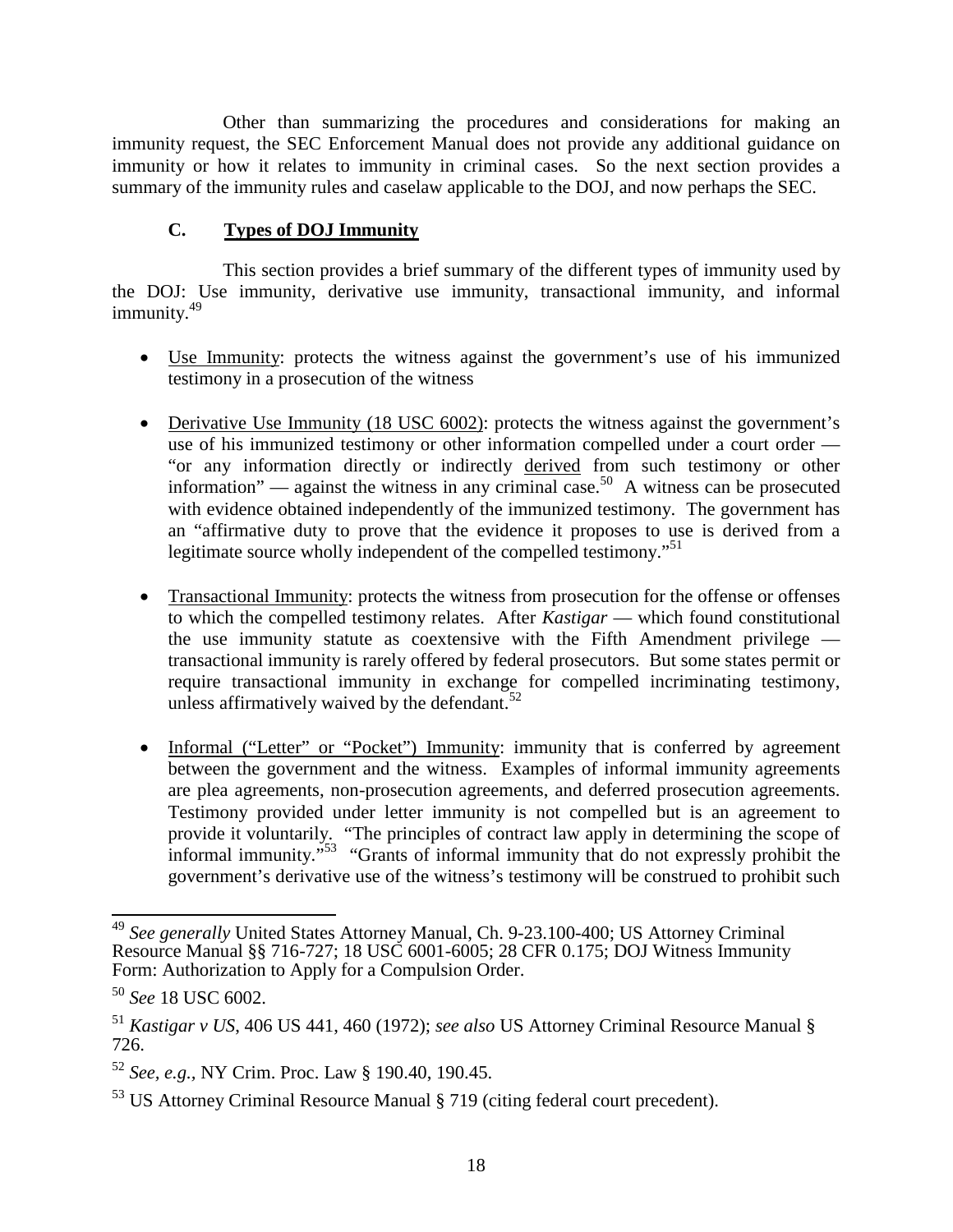derivative use. Correspondingly, a grant of informal immunity that expressly provides for derivative use of the testimony by the government will be upheld."<sup>54</sup>

#### **D. Non-Exclusive Factors Considered by the DOJ to Determine "Public Interest" Requirement for Statutory Use Immunity Under 18 USC 6003**

A US Attorney can only request use immunity under 18 USC 6002 "when in his judgment:" 1) the testimony "may be necessary to the public interest;" and 2) the witness is likely to refuse to testify on the basis of the privilege against self-incrimination.<sup>55</sup>

The US Attorney Manual sets forth some factors "that should be weighed in making" a judgment about the public interest of the immunity request, including:

- The importance of the investigation or prosecution to effective enforcement of the criminal laws;
- The value of the person's testimony or information to the investigation or prosecution;
- The likelihood of prompt and full compliance with a compulsion order, and the effectiveness of available sanctions if there is no such compliance;
- The person's relative culpability in connection with the offense or offenses being investigated or prosecuted, and his or her criminal history;
- The possibility of successfully prosecuting the person prior to compelling his or her testimony;
- The likelihood of adverse collateral consequences to the person if he or she testifies under a compulsion order.<sup>56</sup>

#### **IV. Fifth Amendment Privilege Against Self-Incrimination and the Attorney Client Privilege — Complications Arising from the SEC Cooperation Initiative**

## **A. Fifth Amendment Privilege in Context of SEC Civil Proceeding**

The Fifth Amendment protects a person from being "compelled in any criminal case to be a witness against himself."<sup>57</sup> "The privilege extends not only to answers which would in and of themselves support a criminal conviction, but also to answers which would furnish a link in the chain of evidence needed to prosecute."<sup>58</sup> Thus, the privilege entitles a person not to answer questions in any proceeding, "civil or criminal, formal or informal, where the answers might incriminate him in future proceedings."<sup>59</sup> Therefore, "[a] witness testifying before the

<sup>54</sup> *Id* (citing *US v Lyons*, 670 F2d 77, 80 (7th Cir. 1982), *cert. denied*, 457 US 1136).

<sup>55</sup> *See* 18 USC 6003(b) (emphasis added).

<sup>56</sup> US Attorney Manual § 9-23.210.

<sup>57</sup> U.S. Const. amend. V (emphasis added).

<sup>58</sup> *Morganroth v. Donovan*, 718 F2d 161, 164 (6th Cir. 1983) (citing *Hoffman v US*, 341 US 479,  $486(1951)$ ).

<sup>59</sup> *Id*. at 164-65 (citing *Leftkowitz v. Turley*, 414 US 70 (1973); *Leftkowitz v. Cunningham*, 431 US 801, 805 (1977)).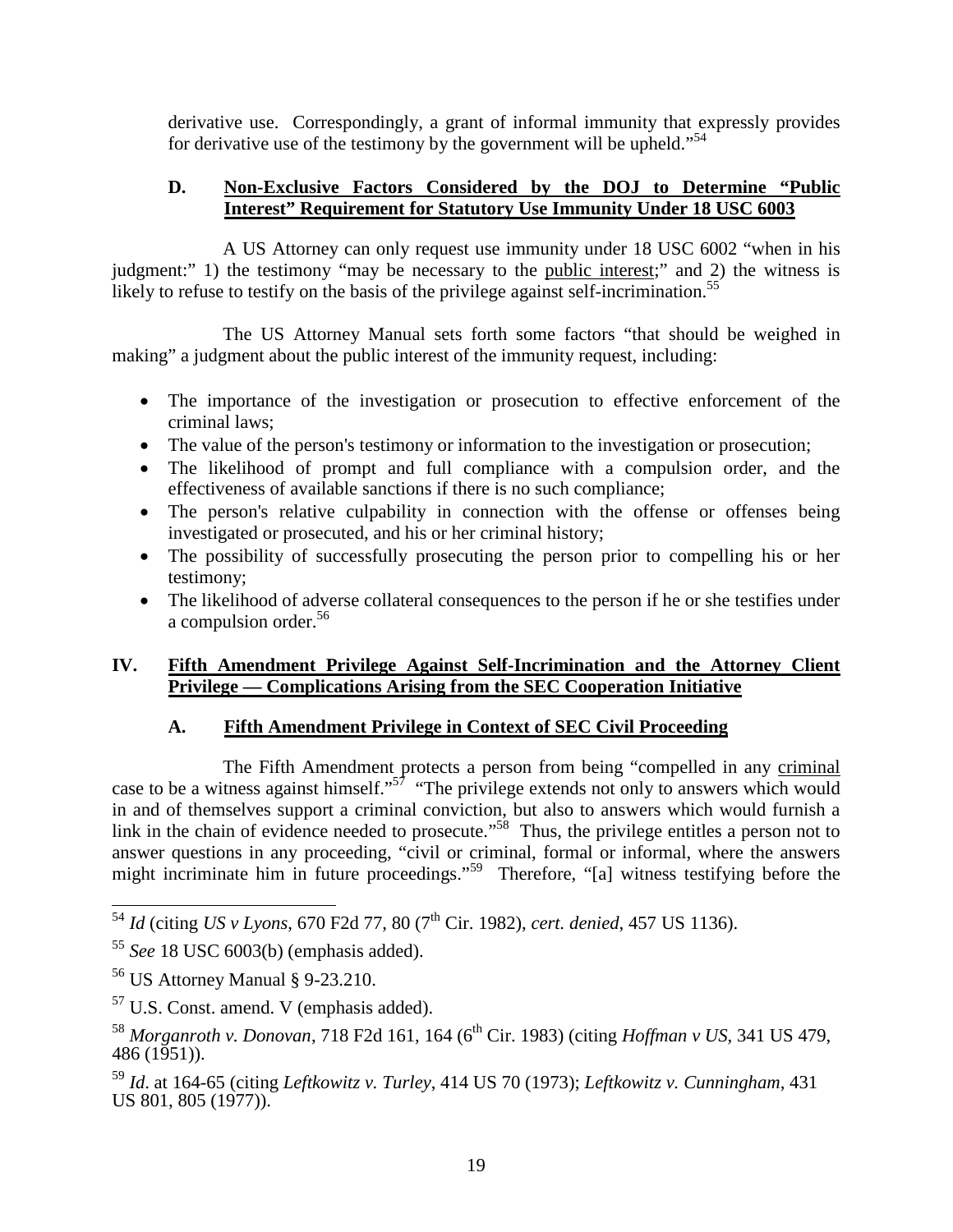SEC may assert his or her Fifth Amendment privilege against self-incrimination."<sup>60</sup> An SEC witness is not entitled, however, to assert a blanket privilege, but instead must assert it with respect to particular questions or subject matter so that the SEC may probe the scope of the privilege to determine if it has any grounds to challenge or narrow its assertion.<sup>61</sup> An SEC witness must show a "real danger" of  $criminal$  prosecution, not a remote possibility.<sup>62</sup> And as</u> discussed *supra*, the privilege is personal and may only be asserted by individuals and sole proprietorships, and not collective entities like a corporation.<sup>63</sup>

As analyzed earlier in this Article, the SEC's Cooperation Initiative has empowered the SEC to overcome the assertion of the Fifth Amendment privilege in SEC proceedings by granting immunity from criminal prosecution. However, the SEC Enforcement Manual indicates that the compulsion to provide incriminating testimony by a grant of immunity does not prohibit the SEC from using the criminally immunized testimony against the witness in the civil SEC proceedings.<sup>64</sup> So a witness in an SEC proceeding who asserts his Fifth Amendment privilege should consider that asserting the privilege may reduce or eliminate criminal liability, yet concomitantly increase the risk of civil and/or regulatory liability. Moreover, the SEC's emphasis on the value of early cooperation, combined with the financial incentives under the whistleblower program for early cooperation, may in some instances further alienate the interests of corporate entities and their individual employees or members. This may affect the "*Upjohn* warnings" and assessments by corporate counsel in a particular investigation or case.

If an SEC witness asserts the Fifth Amendment privilege and it is not overcome with an immunity order or agreement, then the witness should understand how the SEC may use the adverse inference of the privilege assertion in various stages of the civil enforcement action. For example, Federal Rule of Civil Procedure 8 ordinarily requires that allegations not specifically admitted or denied will be deemed admissions. So invocation of the Fifth Amendment privilege in response to an SEC civil complaint could operate as an admission under Rule 8. However, some federal circuits find that this rule of civil procedure gives way when a civil defendant invokes the privilege, and "treat his claim of privilege as the equivalent of a specific denial and put the [SEC] to [its] proof of the matter covered by the 'denial."<sup>65</sup>

The decision calculus becomes more complicated after the answer is filed. Courts need to balance the civil defendant's right to assert the privilege against the prejudice to the SEC if the defendant asserts the privilege in his answer and throughout discovery but then seeks to marshal proofs and evidence in summary judgment or at trial, evidence which the SEC had no

 $60$  SEC Enforcement Manual, § 4.1.3.

<sup>61</sup> *See Morganroth*, 718 F2d at 167 (citing *Hoffman*, 341 US at 486-88)). *See also* SEC Enforcement Manual § 4.1.3.

<sup>62</sup> *See US v. Apfelbaum*, 445 US 115, 128 (1980).

<sup>63</sup> *See US v. White*, 322 US 694, 699 (1944).

<sup>64</sup> *See discussion supra* Part III (citing SEC Enforcement Manual, § 6.2.5).

<sup>&</sup>lt;sup>65</sup> *Rogers v. Webster*, 776 F2d 607, 611 (6<sup>th</sup> Cir. 1985) (adopting the holding in *National Acceptance Co. v. Bathalter, 705 F.2d 924 (7<sup>th</sup> Cir. 1983)).*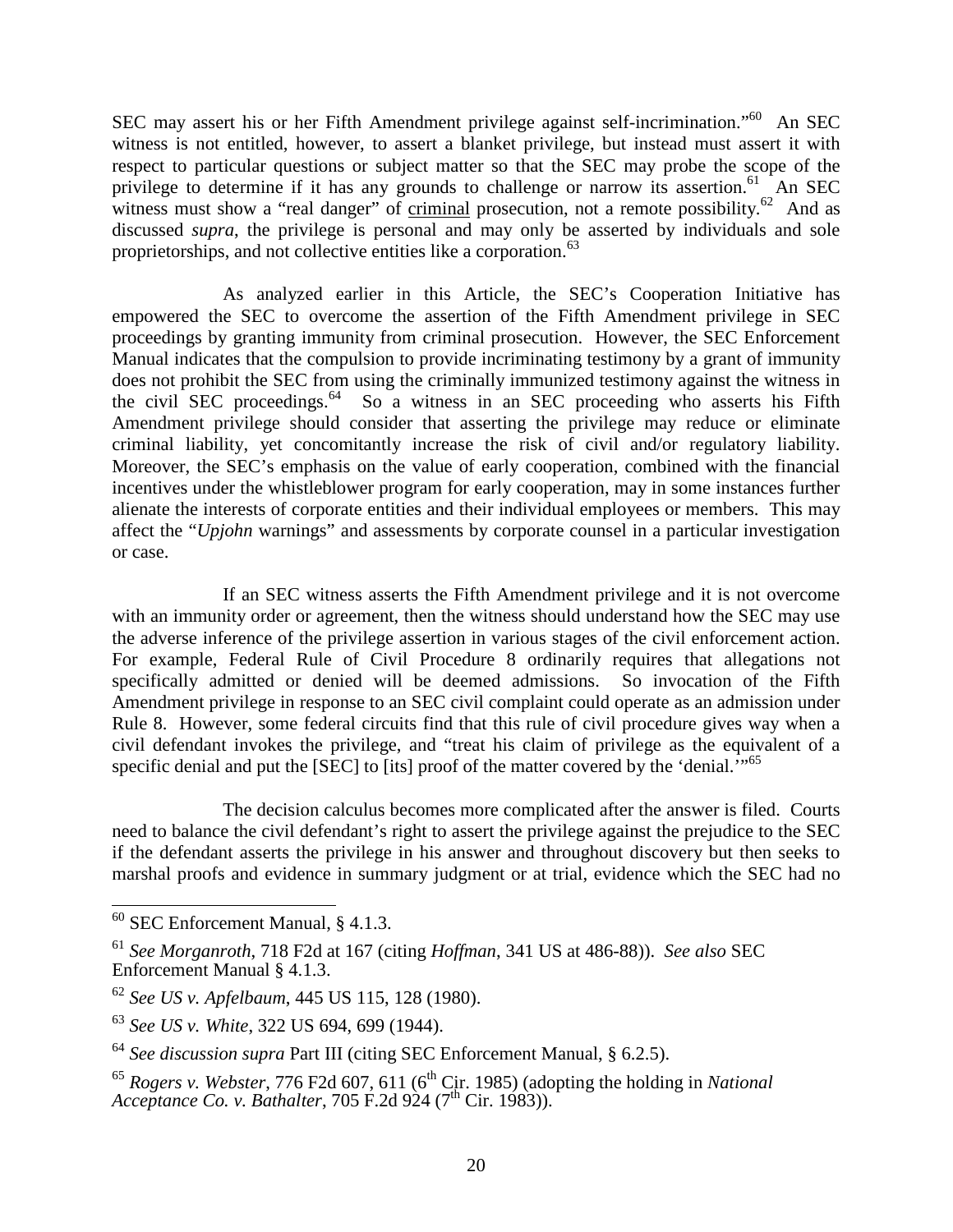opportunity to discover. Given this concern about prejudice to the SEC, some courts require defendant to choose in the pleadings stage whether to invoke the privilege in pleadings and in discovery, and if so then waive any right to offer any evidence to rebut the allegations on which he claimed the privilege:

> [Defendant] has asserted his Fifth Amendment privilege regarding basic aspects of the case --- his defenses and denials. Discovery obtained regarding these areas will have a definite impact on the course of the SEC's discovery and should be obtained at the outset of discovery. It is likely that the SEC will pursue different avenues of discovery depending on [defendant's] decision. . . . Defendant has ten days following the date of this opinion to make an election regarding his privilege. [Defendant] shall be barred from offering into evidence any matter relating to the factual bases for his denials and defenses as to which he continues to assert his fifth amendment rights at that time.<sup>66</sup>

Other courts reject this hard-line evidentiary preclusion consequence in favor of a more balanced, fact specific inquiry as to whether the SEC has been prejudiced by invocation of the privilege, and if so, to what extent. $67$  Counsel should understand how the courts in a particular circuit or district treat invocation of the privilege in civil proceedings as part of the litigation strategy, and perhaps as part of a jurisdiction or venue challenge. Regardless of the jurisdiction, courts usually do not hesitate to enter civil judgment against a defendant that asserts the privilege and remains silent if the SEC supports its case with evidence in summary judgment and trial.

<sup>66</sup> *SEC v. Cymaticolor*, 106 FRD 545, 550 (SDNY 1985).

<sup>67</sup> *See, e.g., SEC v. Graystone Nash, Inc*, 25 F3d 187 (3d Cir. 1994) (rejecting the hard-line preclusion test in *Cymaticolor* and noting that the decision on the extent of prejudice to the SEC resulting from a civil defendant's invocation of the privilege is fact specific and must be determined based on the particular circumstances of each case). Another argument against the precedentially binding effect of *Cymaticolor* is that it relied squarely on *Kimm v Rosenberg*, 363 US 405 (1960) to support its order precluding defendant from submitting evidence on any "denial or defense" on which he claimed the privilege. *See Cymaticolor*, *supra*, at 550. But *Kimm* was decided based on *Cohen v Hurley*, 366 US 117 (1961), which held that "the Self Incrimination Clause of the Fifth Amendment was not applicable to the States by reason of the Fourteenth." *Spevak v. Klein*, 385 US 511, 513 (1967). And the Court expressly overruled *Cohn* and its progeny, including *Kimm*, in *Spevak*, *see id*. at 514, which noted that *Cohn* did not survive the Court's decision in *Malloy v. Hogan*, 378 US 1 (1964). *Malloy* holds "that the Self Incrimination Clause of the Fifth Amendment [is] applicable to the States by reason of the Fourteenth." *Spevak, supra*, at 513. *See also id* at 514 n2 ("*Kimm v Rosenberg* . . . , much relied on here, . . . accurately reflected the pre-*Malloy v. Hogan* construction of the Fifth Amendment."). This distinguishing point is dulled in federal jurisdiction cases to which the Fifth Amendment applies directly.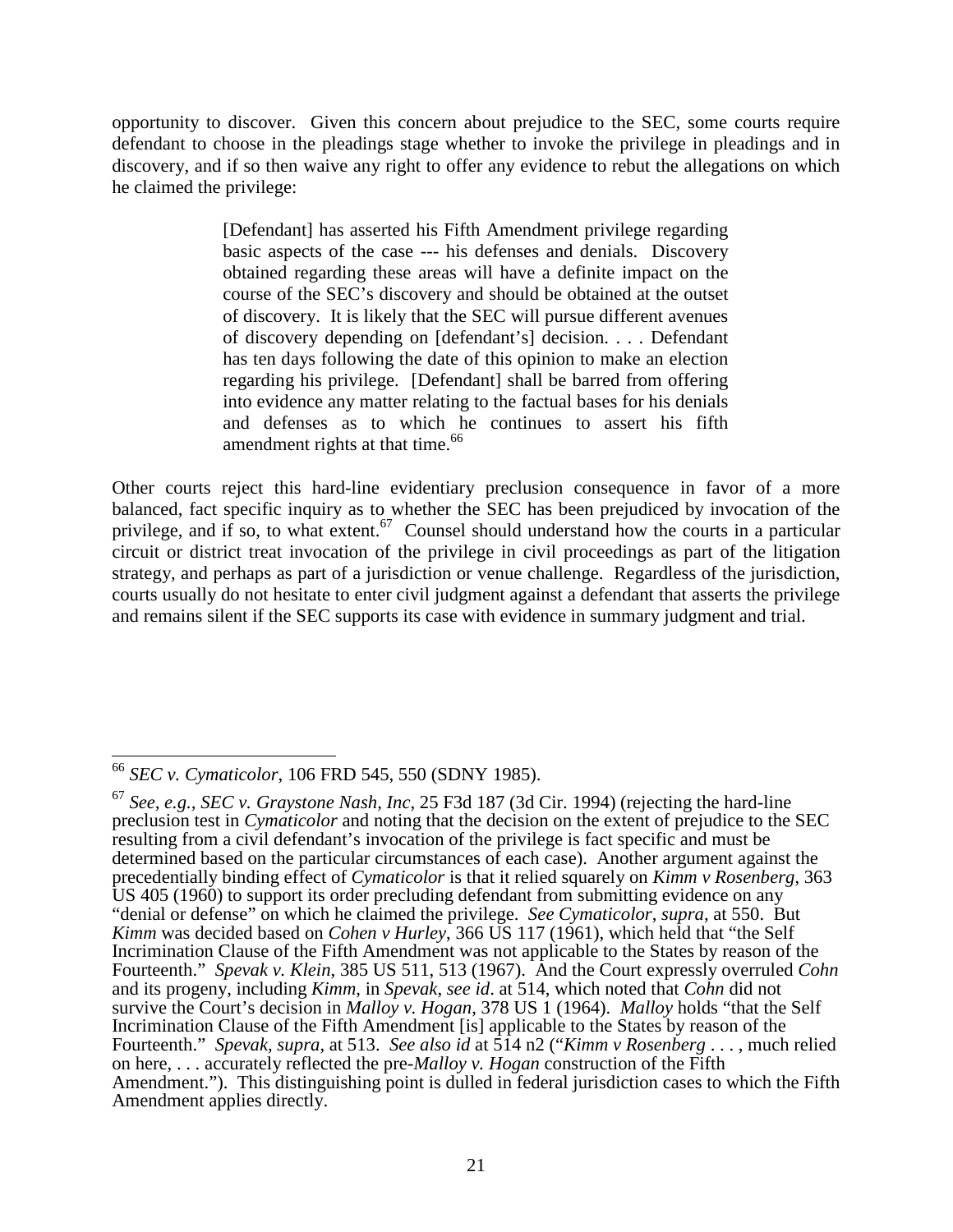#### **B. Attorney Client Privilege in the Context of Internal Investigations, Parallel Proceedings, and the SEC Cooperation Initiative — Issues to Consider**

A full analysis of the issues involved when invoking the attorney-client privilege during internal investigations, with the SEC during its investigations, and when representing companies and their employees is outside the scope of this Article, as is the analysis of when the privilege is deemed waived in these circumstances. The starting points for any such analysis are Federal Rule of Evidence 502, SEC Enforcement Manual § 4.1.1 – 4.1.2, the Supreme Court's *Upjohn* decision and its progeny, and the particular circuit's case law on selective and partial waiver. In lieu of a lengthy legal analysis, this section sets forth some issues to consider when assessing privilege and waiver issues in internal, SEC, and parallel investigations and proceedings:

- Did counsel perform an adequate *Upjohn* analysis for employees of US entities?
- What is the particular jurisdiction's view of an in-house counsel privilege?
- Does foreign state where investigation may be conducted recognize privilege for inhouse lawyers or non-lawyer consultants or professionals?
- Does foreign state where investigation may be conducted recognize certain employment, data privacy, or trade secret laws not recognized in the US that may be impacted by provision of information to the SEC, especially given the SEC's notice to witnesses that the information may be shared with foreign law enforcement and regulatory bodies?
- Does target company have foreign employees subject to compelled interviews by foreign regulators in countries that do not recognize an equivalent to the US Fifth Amendment right against compelled self-incrimination? If so, how does that affect the constitutional and/or attorney-client privileged nature of that interview in the US?
- Is the US a party to a Mutual Legal Assistance in Criminal Matters Treaty ("MLAT") with a foreign state where the investigation may be conducted, or does the foreign country have a blocking statute?
- Understand: the targets, the scope of investigation, the government and regulatory bodies involved, the rules governing each such body, the company's regulatory history in general and on the issue(s) under investigation in particular, and the company's goal(s) with the investigation (all of which may change as the investigation unfolds).
- Do the parent and its subsidiaries both enjoy the same privilege?
- Should counsel execute joint defense or common interest agreements? If so, with whom? Should the agreements be oral or in writing?
- Who should conduct an internal investigation general counsel, in-house counsel, outside counsel, outside special counsel to audit or other board committee, outside general counsel and auditors, etc.?
- How are communications and documents collected and marked, where are they sent and stored, and how are they produced?
- Should counsel or internal investigation team prepare written interview memos or a written internal investigation report?
- Should counsel keep privileged notes and present findings to law enforcement personnel orally or in summary format?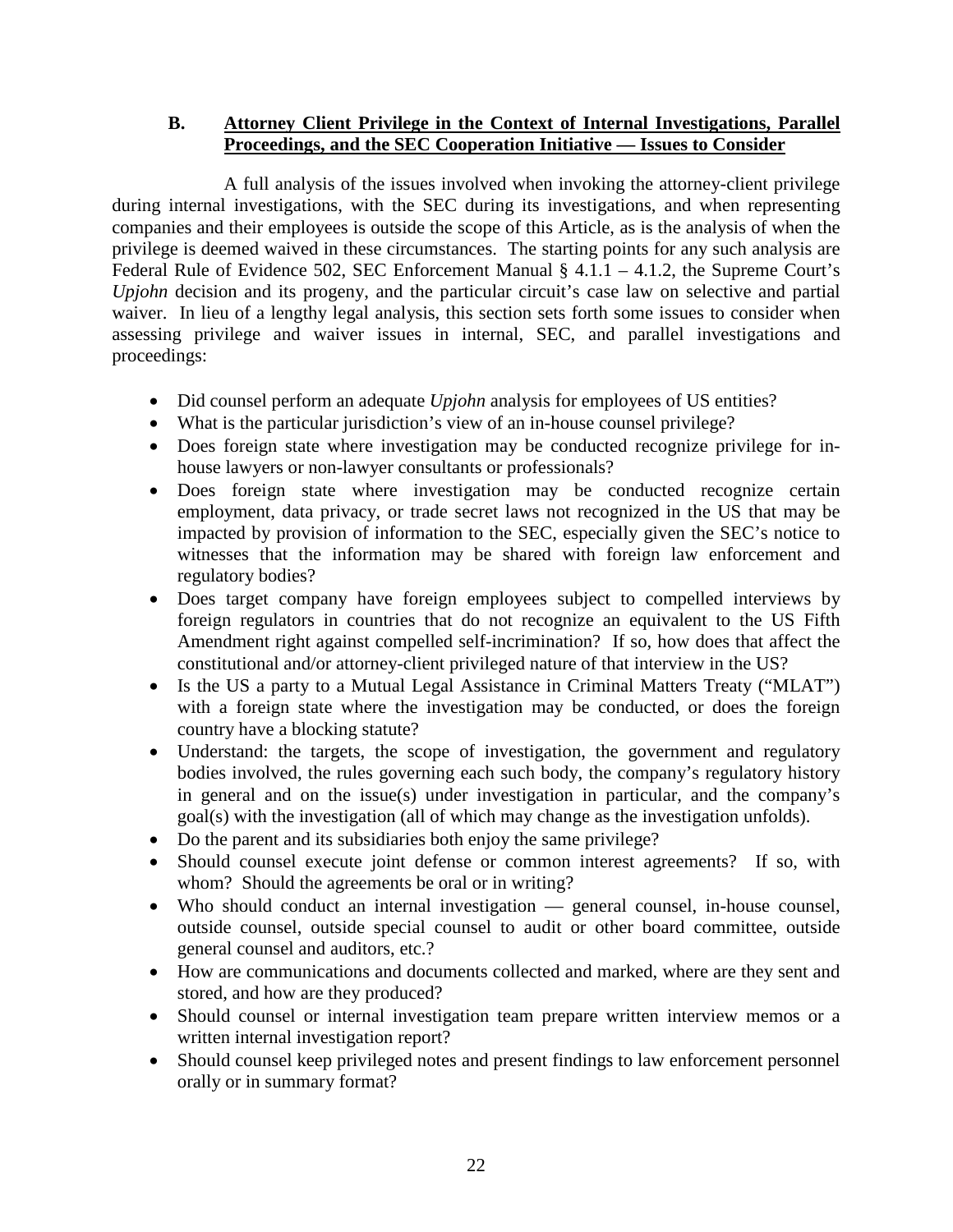- When representing multiple witnesses, or the company and its personnel, consider Model Rule 1.7, SEC Enforcement Manual 4.1.1.1, SEC Form 1662, the SEC's new cooperation tools, and the SEC and other regulatory whistleblower programs, *see* discussion in the next section of this Article
- When can counsel invoke privilege with third parties or consultants under the *Koval* or other doctrines?
- When considering sharing privileged internal investigation materials, determinations should be made as to whether there is a real likelihood of a criminal proceeding, and if so the extent to which cooperation without disclosure of privileged materials or reports will provide the same or similar sentencing point reductions or cooperation credit as cooperation that discloses privileged reports or materials.<sup>68</sup>
- Should a Wells response or white paper contain privileged materials to increase appearance of cooperation?
- Can and should a company save resources by making a "purposeful production with no privilege review" pursuant to section 4.2.1 of the SEC Enforcement Manual, or does the relevant district or circuit court precedent limit or prohibit selective disclosure in these circumstances? *See also* FRE 502.
- Can and should a company produce privileged information pursuant to an SEC Model Confidentiality Agreement and section 4.3.1 of the SEC Enforcement Manual, or does the relevant district or circuit court precedent limit or prohibit selective disclosure in these circumstances? *See also* FRE 502.
- What is the affect of the SEC's FOIA obligations regarding privileged materials provided to it, and have you addressed the relevant FOIA provisions when providing information to the SEC or DOJ?
- Has a company employee reported to the SEC Office of the Whistleblower, and if so is the SEC communicating directly with that employee under Rule  $21F-17^{69}$  of the SEC Whistleblower Rule?

#### **V. SEC Whistleblower Program**

The Whistleblower provisions of the 2010 Dodd-Frank legislation were enacted to empower the SEC to financially reward, and protect from retaliation, securities fraud whistleblowers. Congress legislated the parameters for the SEC whistleblower program, created an Office of the Whistleblower, and directed the SEC to issue final regulations implementing the whistleblower legislation no later than mid-2011.<sup>70</sup> In May 2011, the SEC issued its final

<sup>&</sup>lt;sup>68</sup> *See, e.g,* US Sentencing Guidelines Manual § 8C2.5(f), (g) & nn. 10, 12-13 (2012). The SEC and DOJ have implemented policies which provide that "[a] party's decision to assert a legitimate claim of attorney-client privilege or work product protection will not negatively affect their claim for cooperation. The appropriate inquiry in this regard is whether, notwithstanding a legitimate claim of attorney-client privilege or work product protection, the party has disclosed all relevant underlying facts within its knowledge." SEC Enforcement Manual § 4.3. *See also* US Attorney Manual, ch. 9-28.760, 9-28.800 (2008); 2008 DOJ Filip Memo; 2006 DOJ McNulty Memo; 2001 SEC Seaboard Report; NYSE Listed Company Manual, § 303A.09-10 (2009); FINRA Regulatory Notice 08-70.

 $^{69}$  17 CFR 240.21F-17.

<sup>70</sup> *See* 15 USC 78u-6, 78u-7.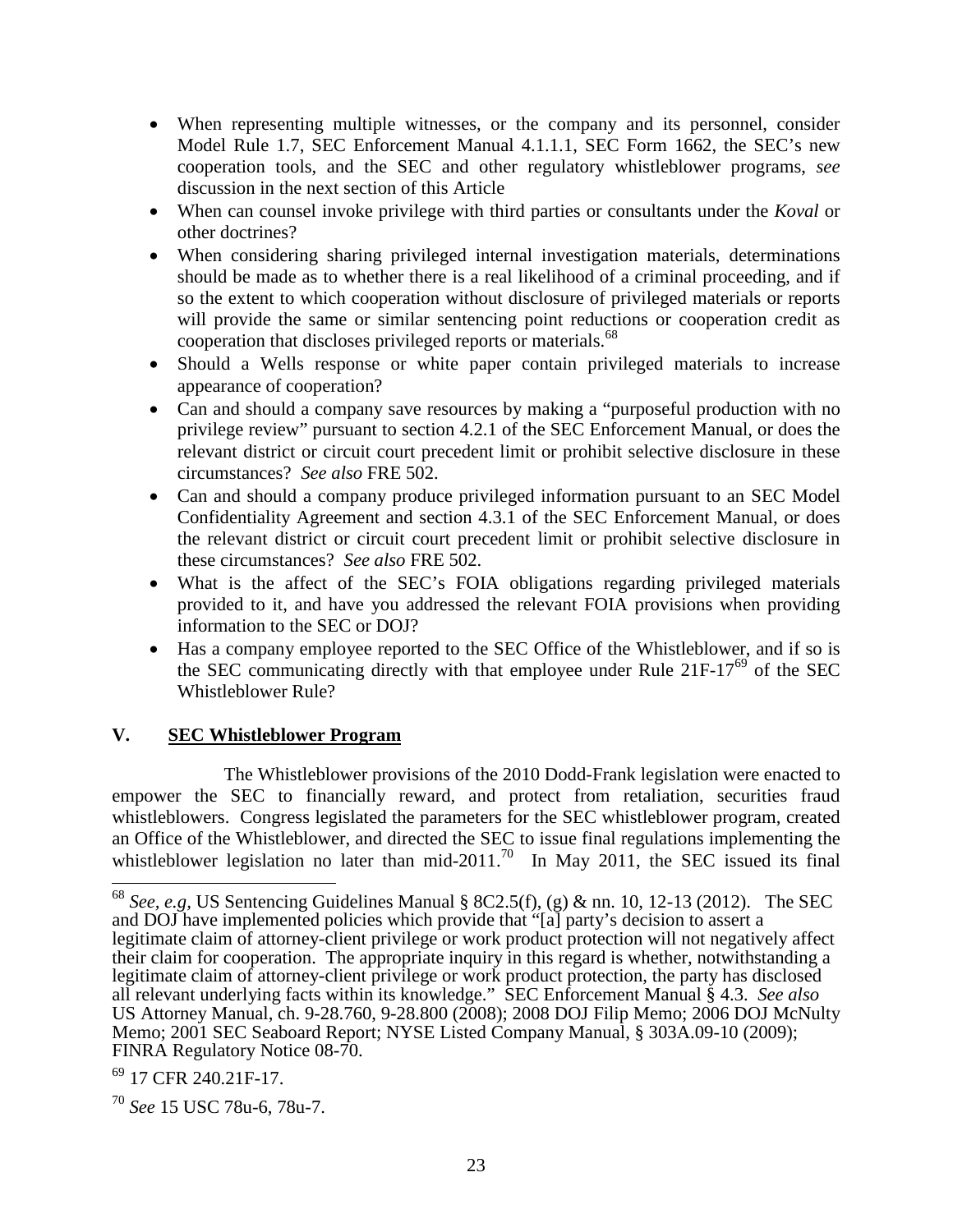whistleblower program and rules, which became effective on August 12, 2011 and are embodied in SEC Rule  $21F^{71}$ 

Former SEC Chairman Mary Shapiro remarked that the SEC's whistleblower program has already "proven to be a valuable tool in helping us ferret out financial fraud. . . . When insiders provide us with high-quality road maps of fraudulent wrongdoing, it reduces the length of time we spend investigating and saves the agency substantial resources."<sup>72</sup> SEC Commissioner and interim SEC Chair Elisse Walter commented in December 2012 that she was "bothered" by two issues with the whistleblower rules: (1) the impact of the program on internal corporate compliance processes; and (2) that culpable whistleblowers may receive an award as long as they are not criminally convicted.<sup>73</sup>

This Section provides the following information about the SEC's new whistleblower program: (A) summary of some of the more relevant provisions of Rule 21F; (B) statistics from the SEC's whistleblower report for 2012; and (C) whistleblower compliance suggestions and issues for companies and counsel to consider.

## **A. Summary of Salient Provisions of Rule 21F**<sup>74</sup>

Rule 21F-3: SEC will pay award to one or more whistleblowers who:

- 1. "Voluntarily provide" the SEC
- 2. "original information"
- 3. "that leads to the successful enforcement" by the SEC in court or admin action
- 4. where SEC "obtains monetary sanctions totaling more than" \$1million ("1M")

Whistleblowers can also receive award in "related action" (such as DOJ, CFTC, FINRA, IRS parallel proceedings) if the whistleblower satisfies Rule 21F

Rule 21F-4: definitions of key terms

 Voluntary submission of information: provide information "before a request, inquiry, or demand that relates to the subject matter of your submission is directed to you or anyone representing you" by the SEC, PCAOB or any other SRO, or any federal government branch or agency. It will not be voluntary even if your response is not compelled by a subpoena; any inquiry counts. But it will be voluntary if you provide original information to another agency prior to the SEC request or inquiry. It will not be voluntary if your submission is required as part of a pre-existing duty.

See SEC Release No. 34-64545 (May 25, 2011). The whistleblower rules are published in 17 CFR 240.21F-1 – 21F-17.

<sup>72</sup> *SEC's Whistleblower Office Received 3,001 Tips in Fiscal Year 2012, Report Says*, SECS. REG. & LAW RPT., (BNA) Vol 44, No 46 at 2109 (Nov 19, 2012).

<sup>73</sup> *See* Yin Wilczek, *SEC Seeing Poor Controls Over Fees During Exams of Private Fund Advisers*, SECS. REG. & LAW RPT (BNA) at 2227-28 (Dec. 10, 2012).

 $^{74}$  17 CFR 240.21F-1 – 21F-17.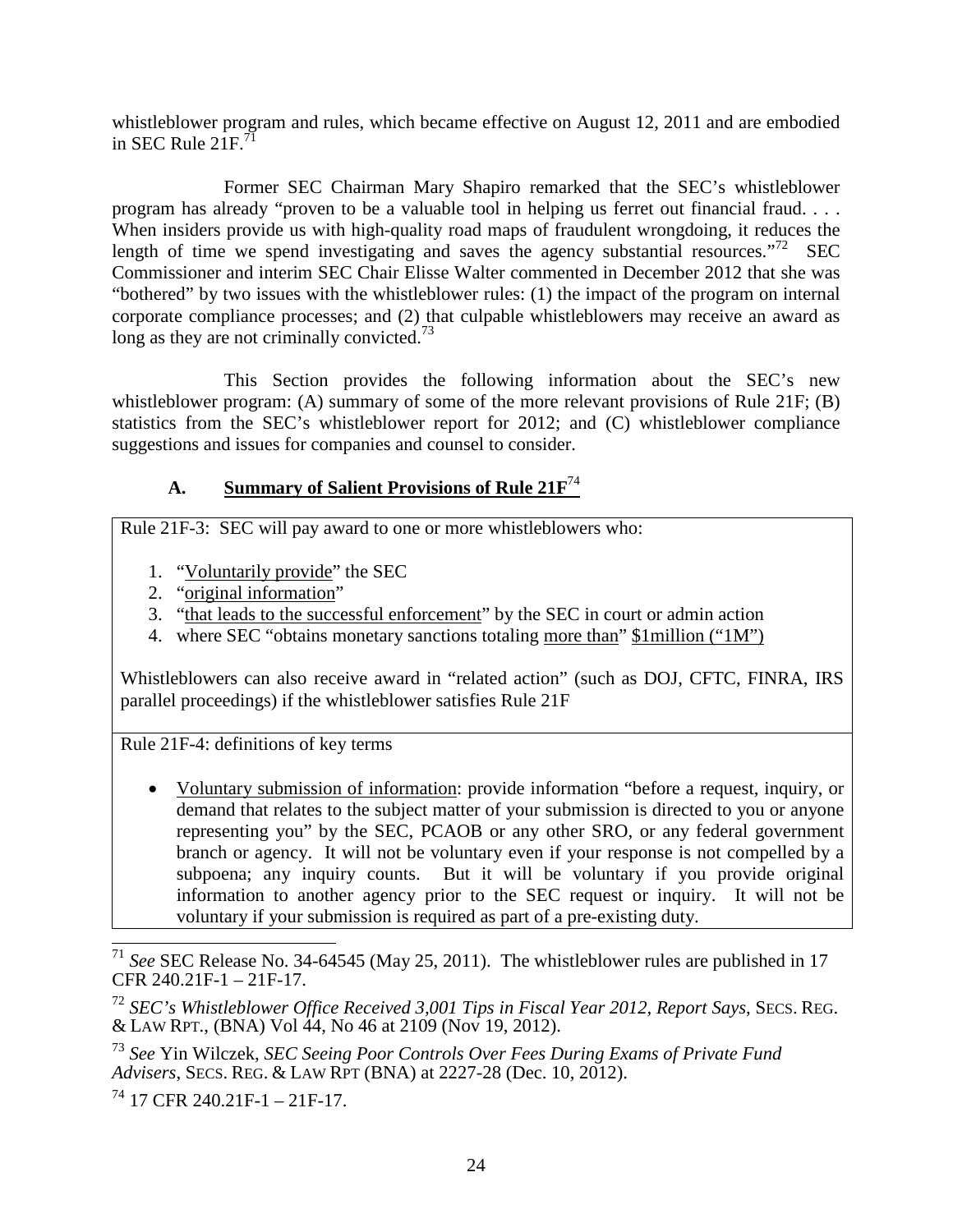- Original information: information that is "derived from your independent knowledge or independent analysis," not already known to the SEC from another source (unless you are the original source of that information), not derived from a public allegation, reports, news story, etc., and provided after 7/21/10 date of Dodd Frank enactment. "Independent analysis" can mean your evaluation of public information which reveals information not generally known or available to the public. Company officers, directors, compliance, accountants, auditors, and lawyers cannot be whistleblowers UNLESS 120 days elapses after they report a violation to the responsible person or committee and nothing happens or no action is taken.
- **When internal reporting still counts as original information**: If you provide original information through your company's internal compliance reporting procedures, you can submit the same information to the SEC within 120 days of your internal report and still receive credit as the source of the original information, with the date you internally reported counting as the date you reported to the SEC, even if the Company voluntary discloses your information to the SEC before you within that 120 day period.
- "Leads to successful enforcement:' when you provide "sufficiently specific, credible, and timely" original information that "significantly contributes" to a "successful judicial or administrative action"
- Monetary sanctions of more than \$1M: SEC will count two or more administrative or judicial proceedings together towards the \$1M number, even if their individual penalties are less than \$1M, if the proceedings "arise out of the same nucleus of operative facts"

Rule 21F-5: Amount of Award

- SEC has discretion to award an amount "at least 10% and no more than 30% of the monetary sanctions" the SEC "and other authorities **are able to collect**"
- Amounts paid to multiple whistleblowers in the same action will not in the aggregate be less than 10% or more than 30% of the amount the SEC or other authorities "**collect**"

Rule 21F-6: Criteria for determining amount of award

Factors that increase the amount of the award

- Significance of the information
- Assistance provided by the whistleblower
- Law enforcement interest in case
- **Participation in internal compliance systems**

Factors that decrease the amount of the award

- Culpability of whistleblower in infraction
- Unreasonable reporting delays
- **Interference with internal compliance and reporting systems**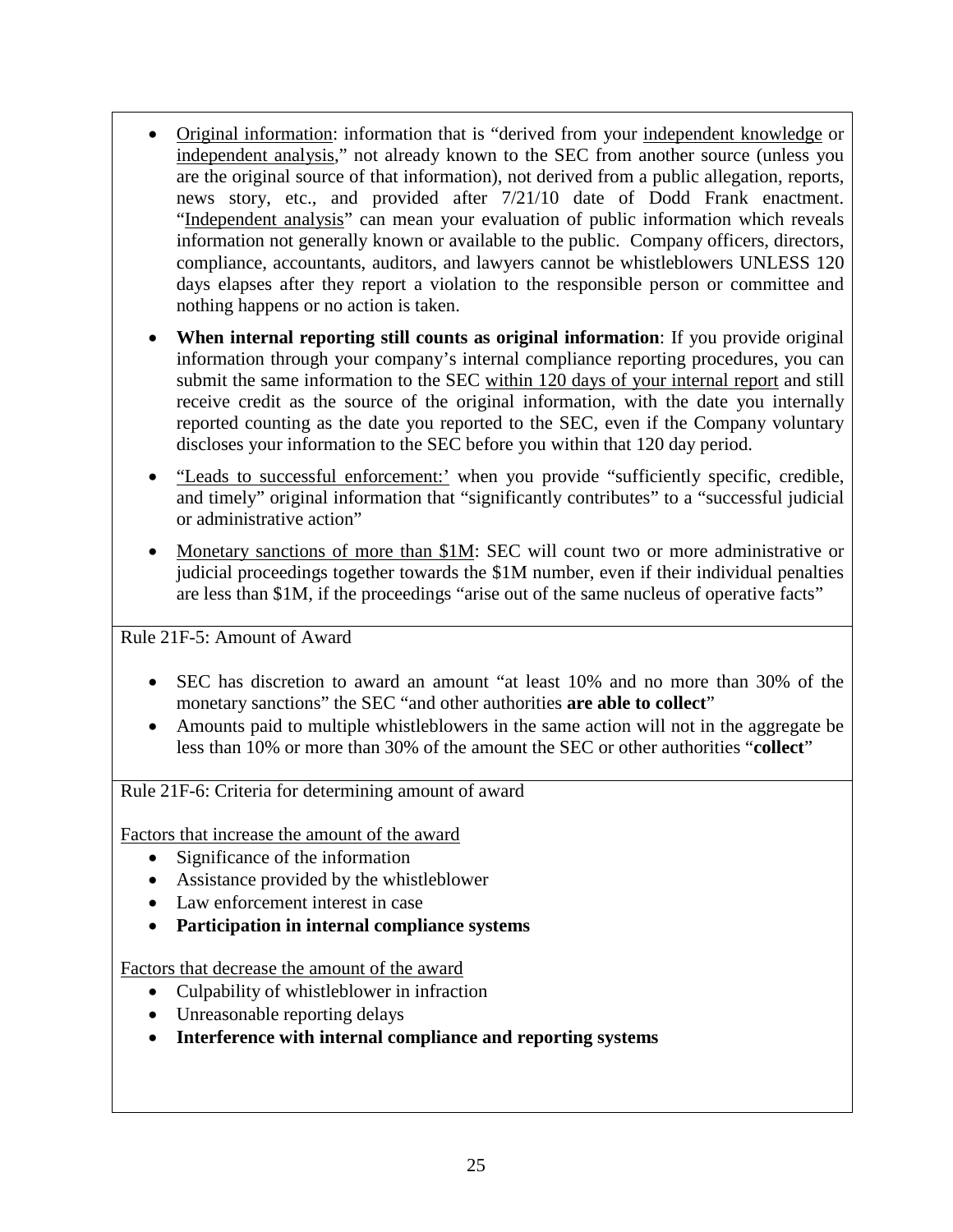Rule 21F-8: Eligibility

You are ineligible if "you are **convicted of a criminal violation** that is related to the Commission action for which you otherwise could receive an award."

Rule 21F-14: Procedures applicable to payment of awards

 Only entitled to award amount "to the extent that a monetary sanction is collected in the Commission action or in a related action upon which the award is based."

Rule 21F-15: No Amnesty

- Your status as a whistleblower does not preclude enforcement action against you by the SEC for your own conduct in connection with the securities violations.
- But if the SEC brings such an action against you, it will "take your cooperation into consideration" in accordance with its Statement Concerning Cooperation by Individuals
- Only a criminal conviction will make the whistleblower ineligible for an award

Rule 21F-16: Awards to Whistleblowers Who Engage in Culpable Conduct

- SEC will not count towards the \$1M penalty threshold amount any sanctions for violations that are "based substantially on conduct that the whistleblower directed, planned, or initiated."
- If the whistleblower is entitled to an award, the amount of the sanction upon which the award is calculated will be reduced by any amount the whistleblower is required to pay for his or its own culpable conduct

Rule 21F-17: Staff Communications with Individuals Employed by Companies

- "No person may take any action to impede an individual from communicating directly with the Commission staff about a possible securities law violation, **including enforcing, or threatening to enforce, a confidentiality agreement with respect to such communications.**"
- The SEC staff is authorized to communicate directly with an entity's director, officer, member, agent or employee that has initiated communication with the SEC, even if that entity has counsel, without the SEC seeking the consent of the entity's counsel.

## **Section 78u-6(h):<sup>75</sup> Protections and Remedies for Whistleblowers and Their Lawyers**

- "No employer may discharge, demote, suspend, threaten, harass, directly or indirectly, or in any other manner discriminate against, a whistleblower in the terms and conditions of employment because of any lawful act done by whistleblower"
- Retaliation plaintiffs are entitled to nationwide service of process in prosecuting

<sup>75</sup> 15 USC 78u-6(h)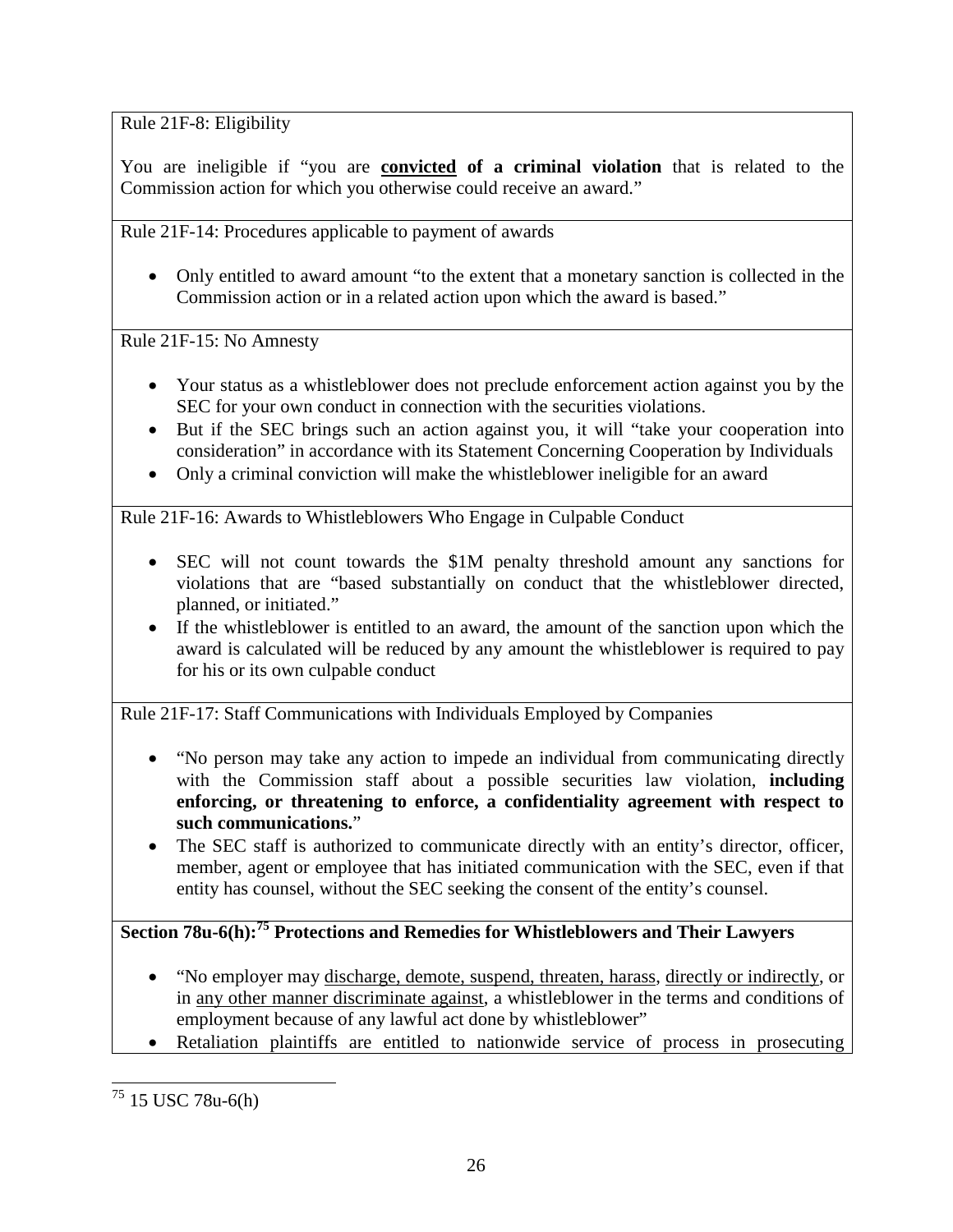whistleblower retaliation claims

- Remedies available to whistleblowers include:
	- 1. "reinstatement with the same seniority status that the individual would have had, but for the discrimination"
	- 2. "2 times the amount of back pay otherwise owed to the individual; and"
	- 3. "compensation for litigation costs, expert witness fees, and reasonable attorneys' fees"

## **B. 2012 Statistics From the SEC Office of the Whistleblower**

2012 was the first full year for which data was available to begin to assess the SEC's whistleblower program. On November 15, 2012, the SEC released its Annual Report on the Dodd-Frank Whistleblower Program ("2012 Annual Report"), a requirement of the Dodd-Frank legislation. Some of the data revealed in the 2012 Annual Report include:

- 3,050 hotline calls from members of the public
- the SEC Office of the Whistleblower received 3,001 formal whistleblower tips via submission of Form-TCR (tips, complaints, and referrals)
- The most frequent tips concerned corporate disclosures (547 tips, 18.2%), offering fraud (465 tips, 15.5%), and manipulation (457 tips, 15.2%)
- 115 complaints, or 3.8%, related to the FCPA
- The state from which the largest number of tips emanated was California (435 tips, 17.4%), followed by New York (246 tips, 9.8%) and Florida (202 tips, 8.1%)
- The Office of the Whistleblower received tips from whistleblowers from 49 countries outside the US, including 74 tips from the United Kingdom, 46 tips from Canada, 33 tips from India, and 27 tips from China.

The SEC posted notices of 143 "covered actions" — SEC enforcement actions in which a final judgment or order resulted in monetary sanctions exceeding \$1 million. However, to date the SEC has issued only one award under the Whistleblower program — a \$50,000 award to an anonymous tipster who revealed a multi-million dollar fraud.<sup>76</sup>

## **C. Whistleblower Compliance Tips For Companies**

The following are general tips and considerations for companies and compliance personnel considering Rule 21F, the SEC Annual Report, and relevant case law and regulatory reports and notices:

<sup>76</sup> *See generally* SEC Annual Report on the Dodd Frank Whistleblower Program, Fiscal Year 2012 (Nov. 2012); *SEC's Whistleblower Office Received 3,001 Tips in Fiscal Year 2012, Report Says*, SECS. REG. & LAW RPT. (BNA) Vol 44, No 46 at 2109; *Lessons From the Whistleblower Report*, Law360 (Nov. 12, 2012); *\$104M Whistleblower Award — A Sign of Things to Come*, Law360 (Dec. 6, 2012); *Cross-Border Implications of the SEC Whistleblower Report*, Law360 (Nov. 15, 2012).